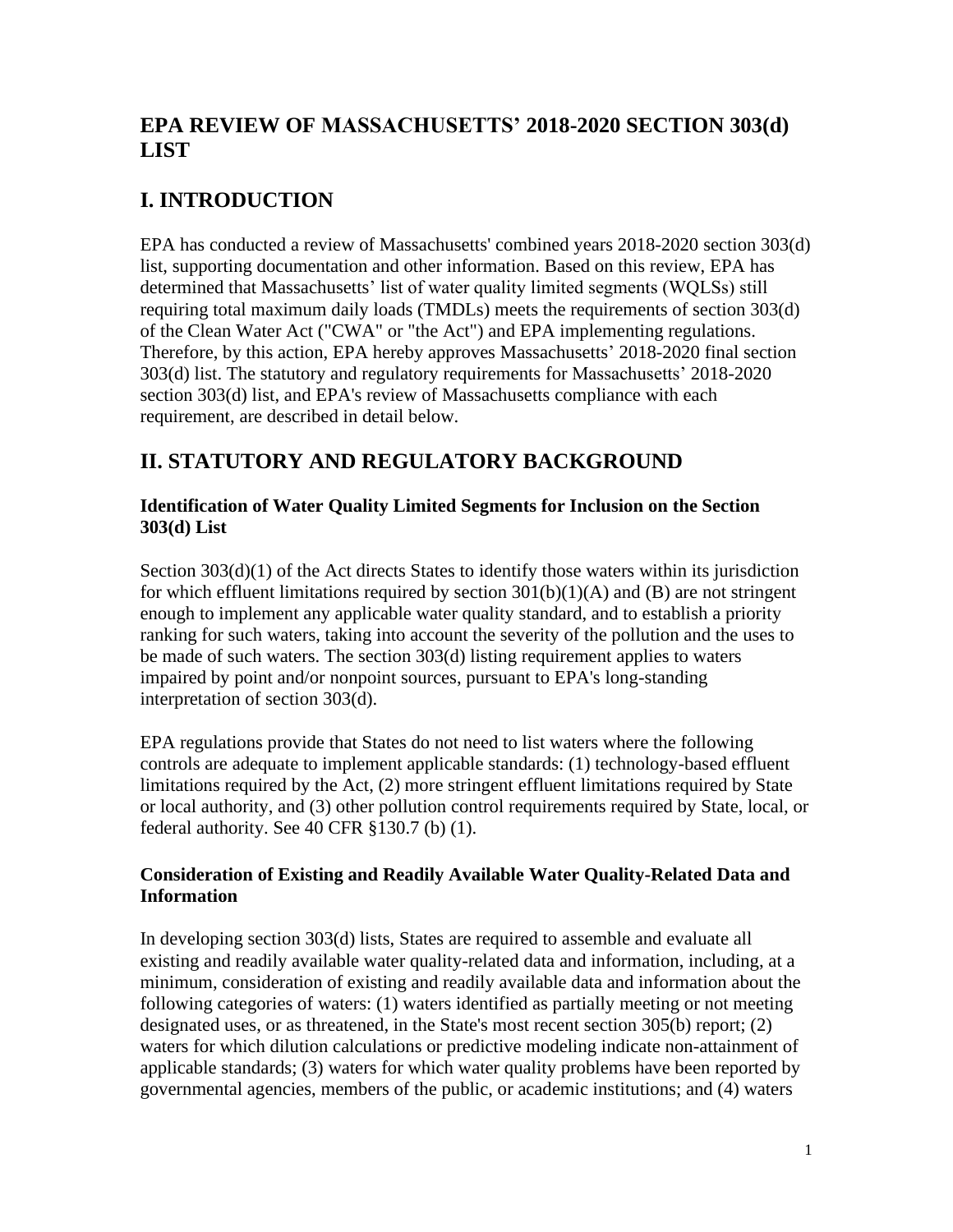identified as impaired or threatened in any section 319 nonpoint assessment submitted to EPA. See 40 CFR §130.7(b) (5). Massachusetts considered all existing and readily available data that it was able to validate for this listing cycle pertinent to the specific uses and watersheds identified for assessment during this cycle per its rotating basin plan.

In addition to these minimum categories, States are required to consider any other data and information that is existing and readily available. Given that the external data submission deadline for the 2018-2020 list passed on November 1, 2019, it is EPA's understanding that none of the data submitted solely through the public comment process (i.e., not through the WQX by the communicated deadline) will be considered in this cycle. EPA's 2006 Integrated Report (IR) Guidance describes categories of water quality related data and information that may be existing and readily available. All EPA integrated reporting guidance under CWA Section 303(d), 305(b) and 314 may be found at [https://www.epa.gov/tmdl/integrated-reporting-guidance-under-cwa-sections-303d-](https://www.epa.gov/tmdl/integrated-reporting-guidance-under-cwa-sections-303d-305b-and-314)[305b-and-314.](https://www.epa.gov/tmdl/integrated-reporting-guidance-under-cwa-sections-303d-305b-and-314) While States are required to evaluate all existing and readily available water quality-related data and information, States may decide to rely or not rely on particular data or information in determining whether to list particular waters.

In addition to requiring States to assemble and evaluate all existing and readily available water quality-related data and information, EPA regulations at 40 CFR §130.7(b)(6) require States to include as part of their submissions to EPA, documentation to support decisions to rely or not rely on particular data and information and decisions to list or not list waters. Such documentation needs to include, at a minimum, the following information: (1) a description of the methodology used to develop the list; (2) a description of the data and information used to identify waters; and (3) any other reasonable information requested by EPA.

#### **Priority Ranking**

EPA regulations also codify and interpret the requirement in section  $303(d)(1)(A)$  of the Act that States establish a priority ranking for listed waters. The regulations at 40 CFR § 130.7(b)(4) require States to prioritize waters on their section 303(d) lists for TMDL development, and also to identify those WQLSs targeted for TMDL development in the next two years. In prioritizing and targeting waters, States must, at a minimum, take into account the severity of the pollution and the uses to be made of such waters. See section  $303(d)(1)(A)$ . As long as these factors are taken into account, the Act provides that States establish priorities. States may consider other factors relevant to prioritizing waters for TMDL development, including immediate programmatic needs, vulnerability of particular waters as aquatic habitats, recreational, economic, and aesthetic importance of particular waters, degree of public interest and support, and State or national policies and priorities. See 57 FR 33040, 33045 (July 24, 1992), and EPA's 2006 Integrated Report Guidance and the 2006, 2009, 2011, 2013, 2015, and 2017 memoranda and attachments.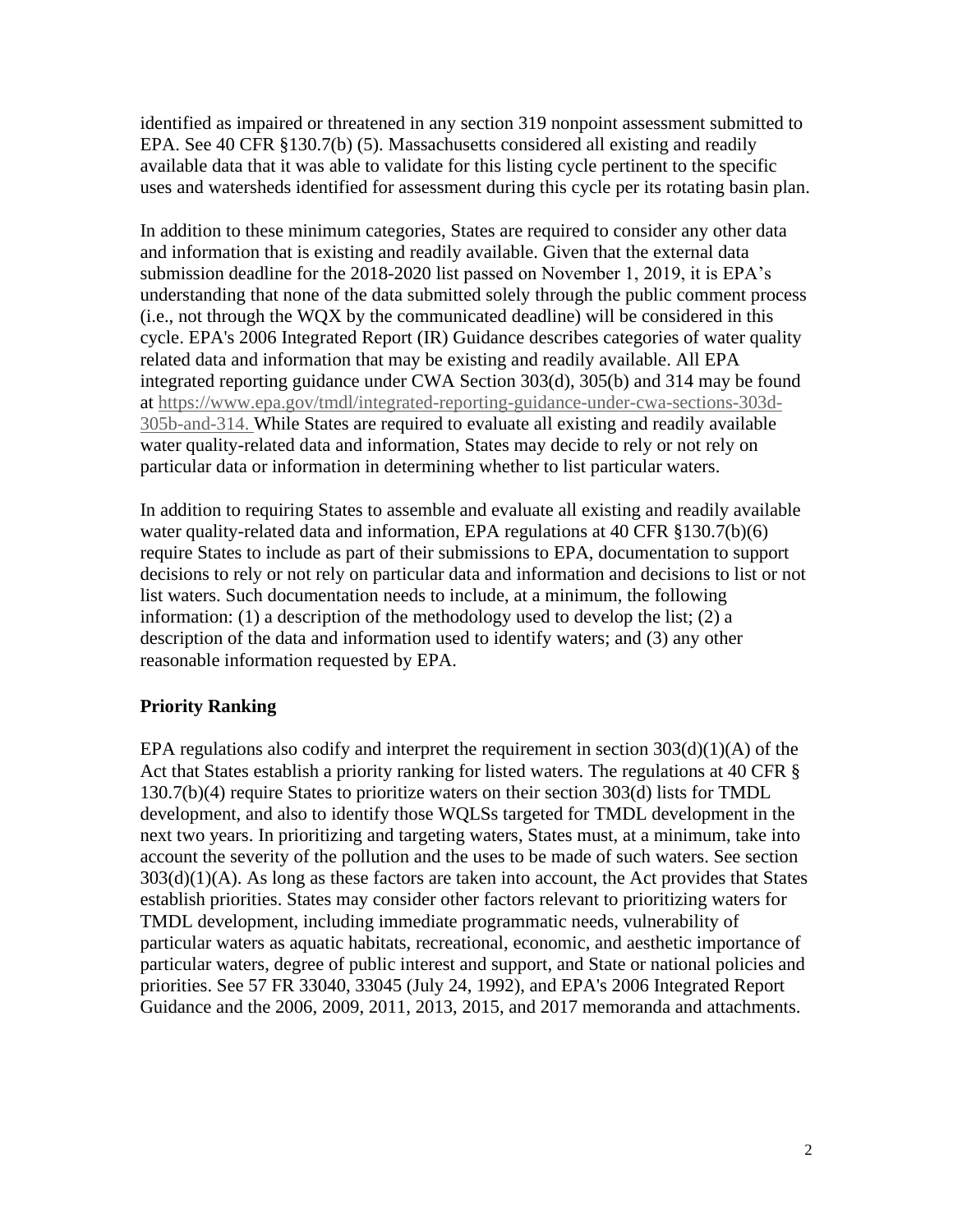# **III. ANALYSIS OF MASSACHUSETTS' SUBMISSION**

On April 28, 2021 the Massachusetts Department of Environmental Protection (MassDEP) released for public comment and review a draft version of its 2018-2020 section 303(d) list as part of the State's 2018-2020 Integrated Report (IR). Public comments on the draft version of the 2018-2020 Integrated Report were accepted until June 21, 2021 (extended at public request following an initial May 28, 2021 deadline). The final version of the 2018-2020 Integrated Report including the Section 303(d) list was issued on January 5, 2022. The State's January 5, 2022 Integrated Report submittal included the following specific components:

1. The Commonwealth of Massachusetts' 2018-2020 Integrated Report narrative document containing summary tables for each integrated list category, including Category 5, the section 303(d) list;

2. IR Appendices 1-5 which presents a list of EPA-approved "actions" addressed since the 2016 IR cycle, tables of Assessment Unit (AU) and integrated list categories by major watershed, impairments changed from the prior reporting cycle, and impairments added to or removed from the 2018-2020 Integrated List, including the section 303(d) list;

3. IR Appendices 6-24 containing supporting data and rationale for delisting decisions for each of the 18 watersheds assessed (for Aquatic Life Use only) during this cycle;

4. Massachusetts' Response to Public Comments on the April 28, 2021 draft Integrated Report and 303(d) list.

Massachusetts' section 303(d) list contains water segments for which available data and/or other information indicates that a water segment is not meeting water quality standards because it is impaired or threatened by one or more pollutants for one or more designated uses, and for which a TMDL is therefore required to be established. EPA's regulations at 40 CFR §130.7 require EPA to review and approve, or disapprove, a state's section 303(d) list.

The 2016 integrated reporting cycle included a statewide assessment (i.e., all watersheds) of the shellfish harvesting, primary and secondary contact recreation and aesthetic uses, as well as the assessments of the aquatic life use-attainment status of 15 watersheds and/or coastal drainage systems. Therefore, for the 2018-2020 reporting cycle, MassDEP focused its efforts on the assessment of the aquatic life use for the watersheds that were not completed for the 2016 IR. The 2018-2020 IR assigns each of 2,694 assessment units (AUs) to one of the following five categories depending upon their status with respect to the support of their designated uses: 1) Unimpaired and not threatened for all designated uses; 2) Unimpaired for some uses and not assessed for others; 3) Insufficient information to make assessments for any uses; 4) Impaired or threatened for one or more uses, but not requiring the calculation of a TMDL; or 5) Impaired or threatened for one or more uses and requiring a TMDL.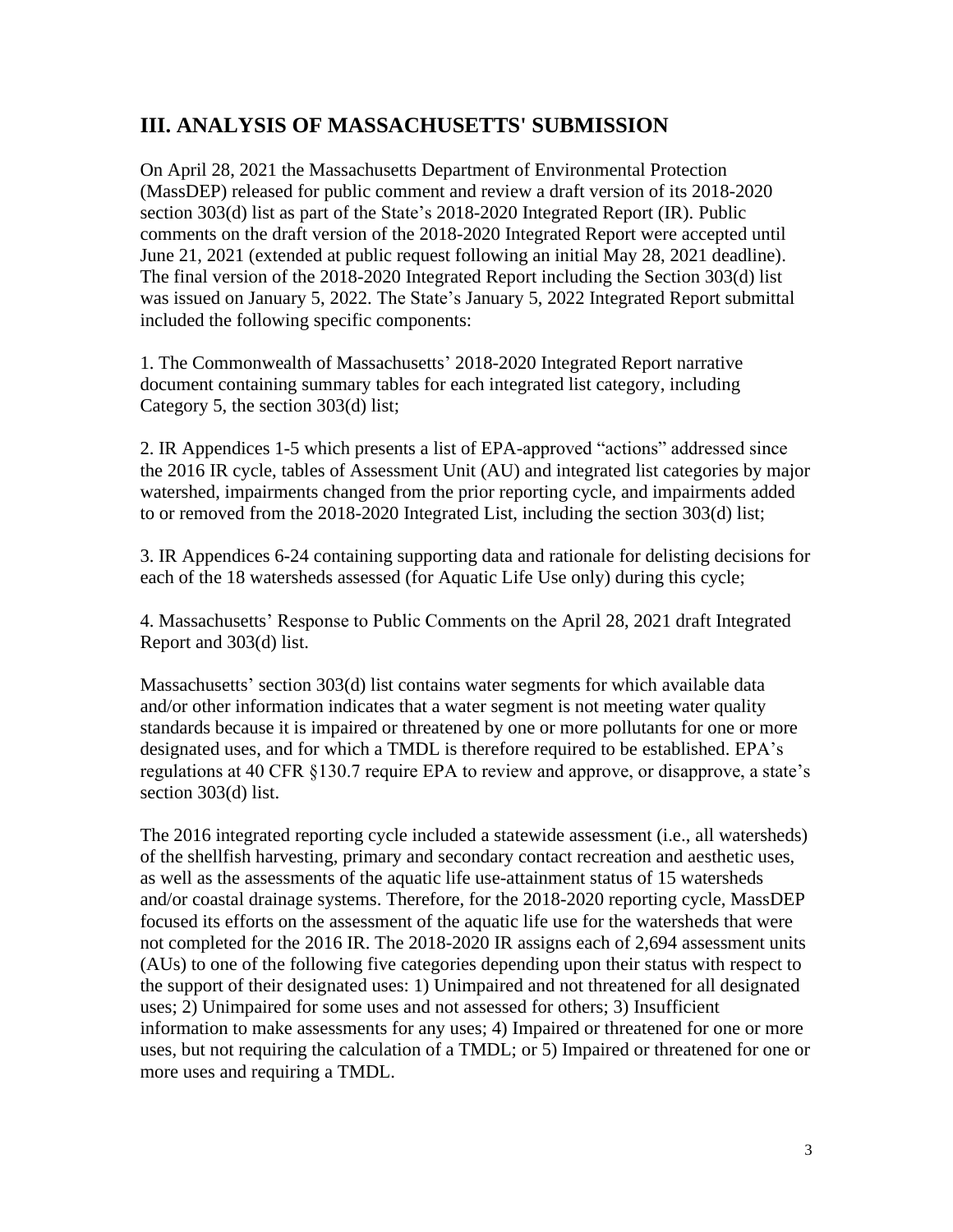Pursuant to EPA's Integrated Report Guidance related to assessment and listing of waters pursuant to sections 305(b) and 303(d) of the CWA, States list their waters in one or more of five categories, depending on the status of each water body's attainment of water quality standards. Category 5 corresponds to the section 303(d) list. Category 4 is comprised of waters that are not meeting water quality standards, but for which a TMDL need not be established due to one of three reasons. Category 4A contains waters for which a TMDL has already been established and approved by EPA. Category 4B includes waters, for which a "functionally equivalent" control action has been developed and is being implemented, i.e., an impairment caused by a pollutant is being addressed through other pollution control requirements. Category 4C contains waters that are not attaining water quality standards due to pollution that is not associated with a pollutant. Although waters in Category 4 are not on the section 303(d) list, EPA reviews a State's Category 4 list to ensure that the waters are categorized appropriately and do not, in fact, belong on the section 303(d) list. MassDEP included waters in Category 4 with its 2018- 2020 submission to EPA.

On May 3, 2018, MassDEP released the Massachusetts Consolidated Assessment and Listing Methodology (CALM) Guidance Manual for the 2018 Reporting Cycle which provides the methods and rationale for making the assessment decisions embodied in the 2018-2020 IR.

For MassDEP's 2018-2020 Integrated Report, quality-controlled data submitted to MassDEP prior to the pre-established deadline of 11/1/2019 were considered, relative to the 18 watersheds assessed.

#### **Public Participation**

MassDEP conducted a public participation process, in which it provided the public an opportunity to review and comment on the State's draft 2018-2020 Integrated Report and section 303(d) list. A public comment period opened on April 28, 2021 and closed on June 21, 2021. MassDEP posted its draft Integrated Report on the Department's website, as well as publishing notifications in Vol. 98, Issues 9 and 10 of the Massachusetts Environmental Monitor. MassDEP also notified approximately 150 environmental organizations and other interested stakeholders by direct email notification. MassDEP received a total of 25 comment submissions on the April 28, 2021 version of the draft Integrated Report and 303(d) list. On January 5, 2022 MassDEP released the final version of the 2018-2020 Integrated Report and section 303(d) list which included the responses to all comments received on the draft Integrated Report and section 303(d) list. MassDEP responded to comments in two parts: Part 1 consists of responses to comments that were common themes from multiple commenting parties; and Part 2 consists of responses to individual comments. Comment letters were submitted by: Environmental Protection Agency Region 1, Massachusetts Rivers Alliance, Indians Ponds Association, City of Framingham, City of Chicopee, Town of Auburn, Hyde Park Historical Society, City of Worcester, Upper Blackstone Clean Water, Organization for the Assabet, Sudbury, and Connecticut Rivers (OARS), Nashua River Watershed Association, Neponset River Watershed Association, Muddy River Restoration Project, MassBays-South Shore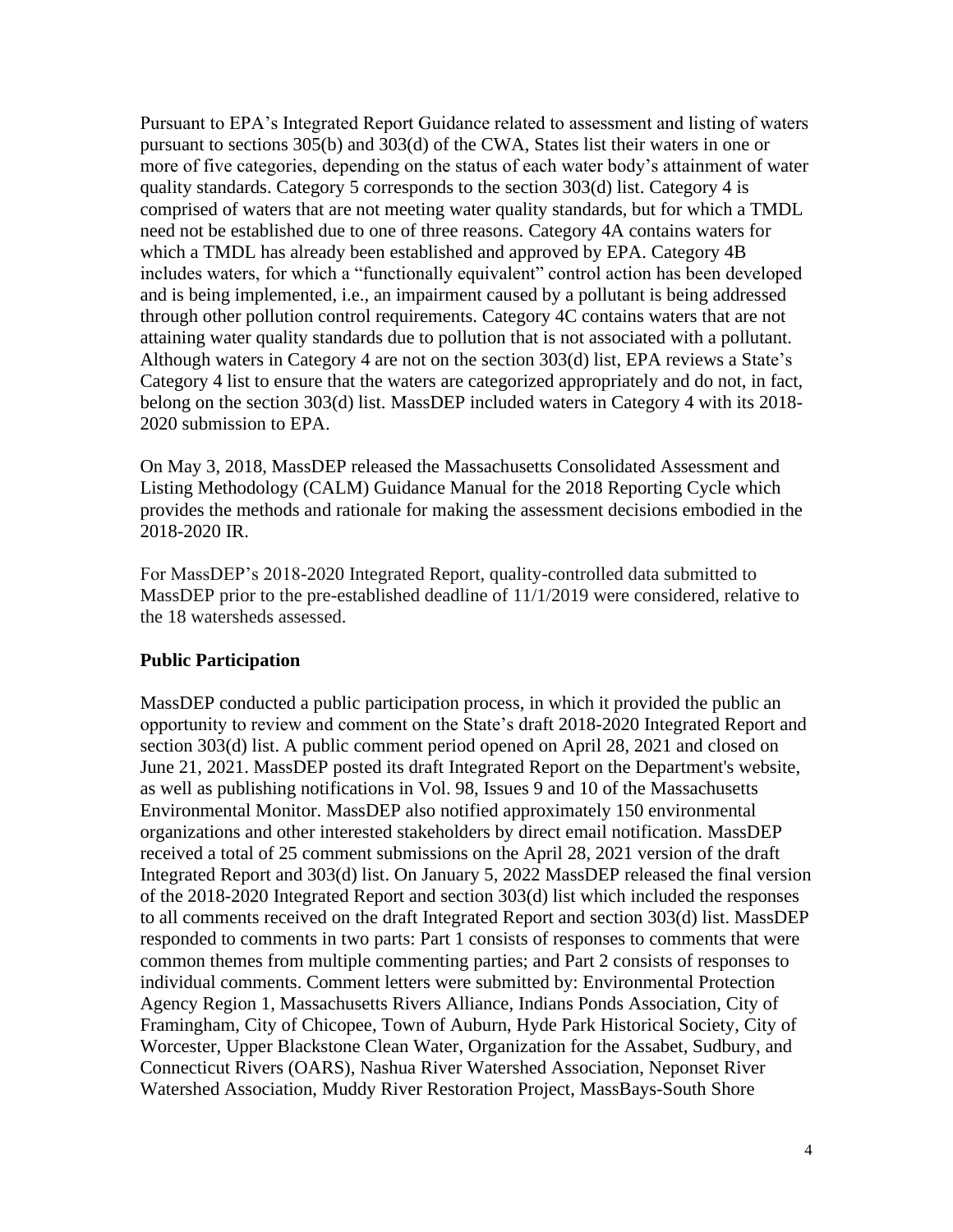Region, Lake Archer Association, Jones River Watershed Association, Fore River Residents Against the Compressor Station (FRRACS), Charles River Watershed Association, Connecticut River Conservancy, City of Taunton, Town of Middleborough, Town of Raynham, City of Brockton, Blackstone River Coalition, Blackstone River Valley National Heritage Corridor, and Buzzards Bay Coalition.

Common themes from commenters, included, notably: that supporting data should be provided for all listing decisions, not just for delistings; concern for the age of data used in making listing determinations; request for increased external data use and feedback to external data provisioners on how to improve the quality of their data; and recommendations for continued and increased coordination with interdepartmental colleagues to improve fisheries assessments. MassDEP provided adequate justifications and plans for future reporting cycles in the Response to Comments document.

EPA has reviewed the language within MassDEP's Integrated Report and associated documents addressing areas of public concern as well as MassDEP's responses to public comments. EPA concludes that Massachusetts has appropriately and adequately responded to the public comments and concerns.

## **IV. IDENTIFICATION OF WATERS AND CONSIDERATION OF EXISTING AND READILY AVAILABLE WATER QUALITY RELATED DATA AND INFORMATION**

EPA has reviewed the State's submission and has concluded that the State developed its Integrated Report and section 303(d) list in compliance with section 303(d) of the Act and 40 CFR § 130.7. EPA's review is based on its analysis of whether the State reasonably considered existing and readily available water quality-related data and information and reasonably identified waters required to be listed. As noted earlier, Massachusetts considered all existing and readily available data that it was able to validate for this listing cycle pertinent to the specific uses and watersheds identified for assessment per its rotating basin plan.

Massachusetts used the MassDEP assessment database to develop its 2018-2020 section 303(d) list. The same database was used to assist in the preparation of the biennial section 305(b) report. MassDEP provides ongoing notice on its website to request data from outside sources. Information received from outside sources was assessed in accordance with the State's assessment methodology. In the development of the 2018-2020 section 303(d) list, Massachusetts began with its existing EPA-approved 2016 section 303(d) list and relied on new or previously unused water quality assessments to update the list accordingly. Massachusetts believes that information pertaining to impairment status must be well substantiated, preferably with actual monitoring data, for it to be used in section 303(d) listing.

The assessment and listing decisions for the 2018-2020 IR were based on MassDEP's water and biological monitoring data, effluent and ambient water quality data submitted in fulfillment of NPDES permit requirements, and data from external sources. Although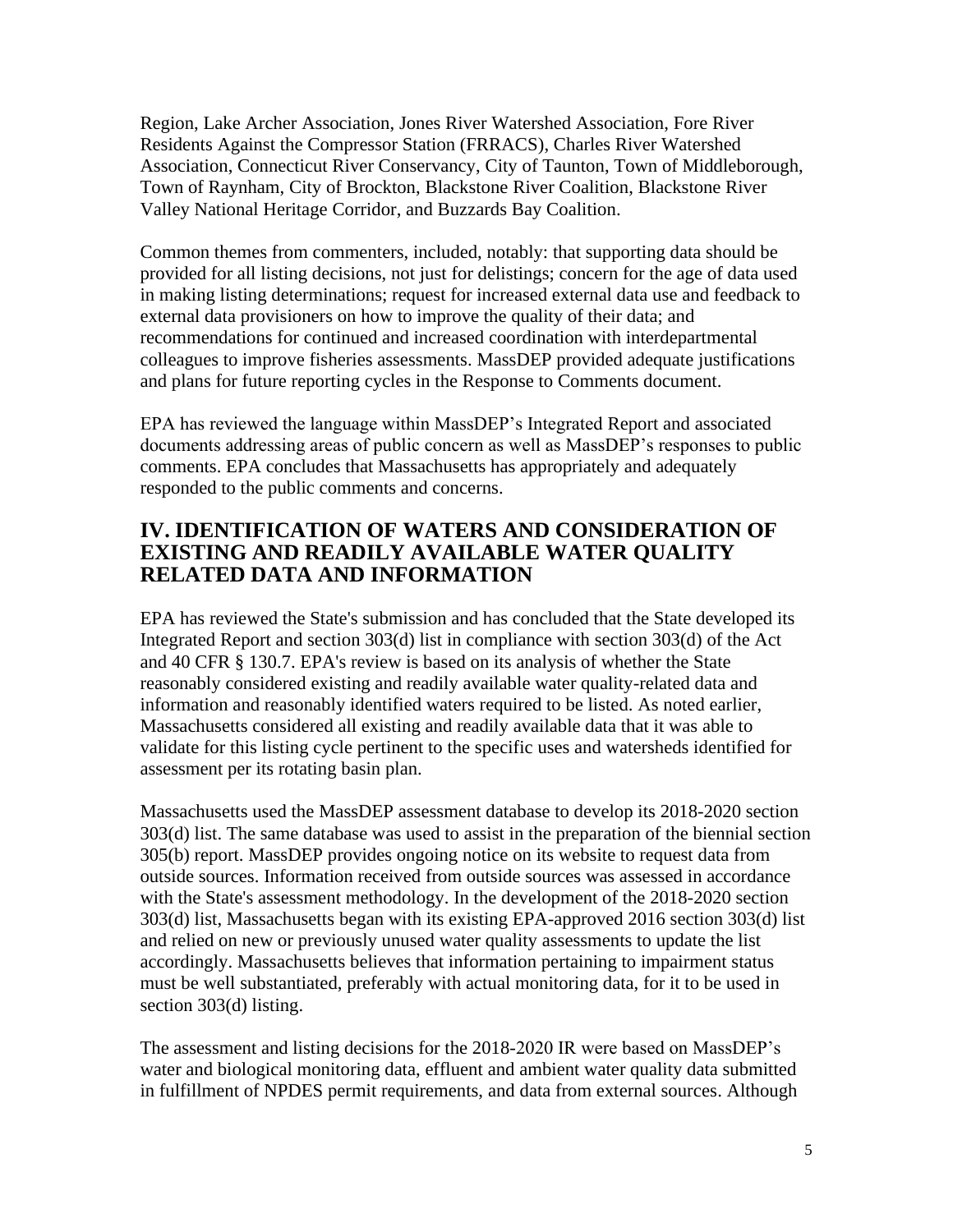specific data sources are cited in the individual watershed decision summaries, most of the external sources of data used for the 2018-2020 assessments are listed below:

- Massachusetts Department of Conservation and Recreation Wachusett, Ware and Quabbin Subwatersheds
- Massachusetts Department of Fish and Gamefish community sampling and Target Fish Community Models
- Massachusetts Division of Marine Fisheries diadromous fish passage information
- Massachusetts Department of Public Health Harmful algae bloom reports and fish consumption advisories
- MWRA
- UMass-Dartmouth School of Marine Science and Technology (SMAST) MEP
- SMAST/Plymouth Ponds
- Housatonic Valley Association
- Upper Blackstone Water Pollution Abatement District
- Charles River Watershed Association
- Nashua River Watershed Association
- OARS for the Assabet, Sudbury and Concord Rivers
- Neponset River Watershed Association
- U.S. Geological Survey (USGS)
- EPA

EPA tracks the states' progress with completing TMDLs and Alternative Restoration Plans in the Assessment and TMDL Tracking and Implementation System (ATTAINS), which can be accessed at [https://www.epa.gov/waterdata/attains.](https://www.epa.gov/waterdata/attains) Note that ATTAINS calculates the category for both the individual impairments and the overall AU. The overall AU category is dictated by use-attainment and the combination of impairment categories. For example, if a waters' Recreational Use is impaired by bacteria and the Aquatic Life Use is impaired by nitrogen, but only the bacteria TMDL has been developed, the overall categorization for the AU is 5, due to need to develop an additional TMDL. MassDEP reports the overall AU classification. It should be noted that the Massachusetts Department of Public Health statewide advisory pertaining to the prohibitive consumption of finfish by sensitive populations precludes any waters from being in full support of the fish consumption use and, therefore, no waters are listed in Category 1.

#### **Waterbody Segment/Impairments newly listed on Massachusetts' 2018-2020 section 303(d) list**

A total of 816 impairments were added to new or existing AUs (see Appendix 3 of the Integrated Report), 151 of which were refinements of existing impairments (e.g., clarification of listing cause). Of the new impairments added, 249 were pollutants requiring the development of TMDLs, while 43 were covered under new or previously developed TMDLs. The remaining 524 non-pollutant impairments will require the implementation of various types of pollution control plans. The waterbody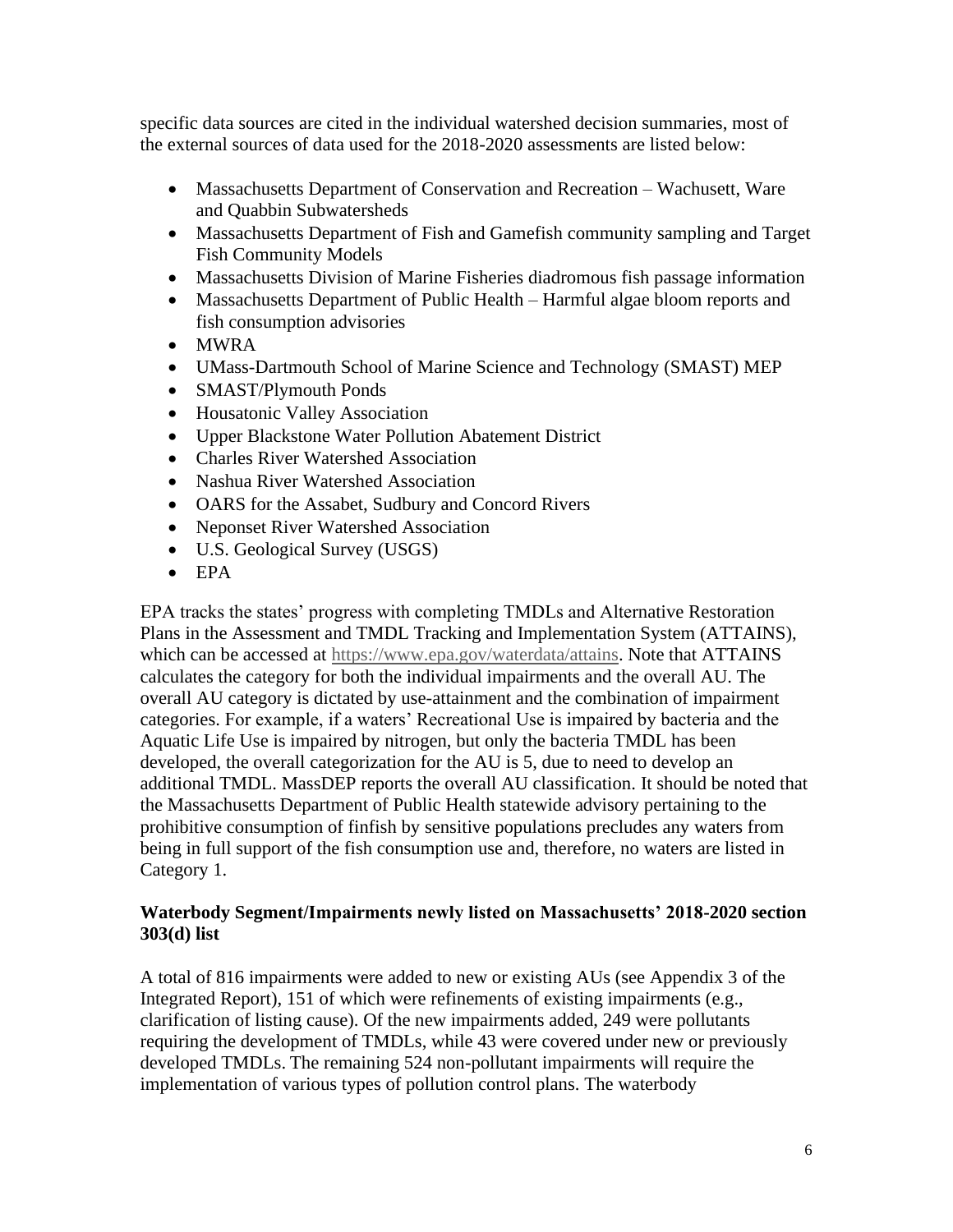segment/impairments noted in Appendix 3 were identified by new assessments during this listing cycle and were thus placed in Category 5, the Section 303(d) list.

#### **Waterbody Segment/Impairments removed from Massachusetts' section 303(d) list in the 2018-2020 cycle**

As noted above, MassDEP reports the overall AU category for each water, which can result in the delisting of impairments from impaired waters (i.e., additional impairments for the AU remain). The following tables list impairments removed or changed within Category 5 waters. For each of the waterbody segment/impairments delisted from Category 5, EPA agrees that the State has reasonably concluded that the identified waterbody segment/impairments no longer need to be on the 2018-2020 Section 303(d) list. This may be because the segment is now meeting water quality standards for the identified impairment or has an EPA-approved TMDL that addresses that impairment or an Alternative Restoration Plan in place. Additionally, some impairments have been "refined," or removed and substituted with a more appropriate impairment. This includes the "remapping" of some impairments from a "pollutant" to "pollution", or vice versa.

| Watershed                           | Waterbody                     | AU_ID   | <b>Impairment</b>     | <b>Explanation</b>                                  |
|-------------------------------------|-------------------------------|---------|-----------------------|-----------------------------------------------------|
| <b>Blackstone</b>                   | <b>Blackstone</b><br>River    | MA51-03 | Trash                 | Not caused by pollution,<br>impairment still exists |
| <b>Blackstone</b>                   | Middle River                  | MA51-02 | Trash                 | Not caused by pollution,<br>impairment still exists |
| Blackstone                          | Unnamed<br>Tributary          | MA51-08 | Trash                 | Not caused by pollution,<br>impairment still exists |
| <b>Blackstone</b>                   | Unnamed<br>Tributary          | MA51-20 | Trash                 | Not caused by pollution,<br>impairment still exists |
| <b>Boston</b><br>Harbor<br>(Proper) | <b>Boston</b><br>Harbor       | MA70-01 | <b>Fecal Coliform</b> | TMDL approved or established<br>by EPA $(4a)$       |
| <b>Boston</b><br>Harbor<br>(Proper) | <b>Boston Inner</b><br>Harbor | MA70-02 | Enterococcus          | TMDL approved or established<br>by EPA $(4a)$       |

| Category 5 waters with impairments changed |  |
|--------------------------------------------|--|
|--------------------------------------------|--|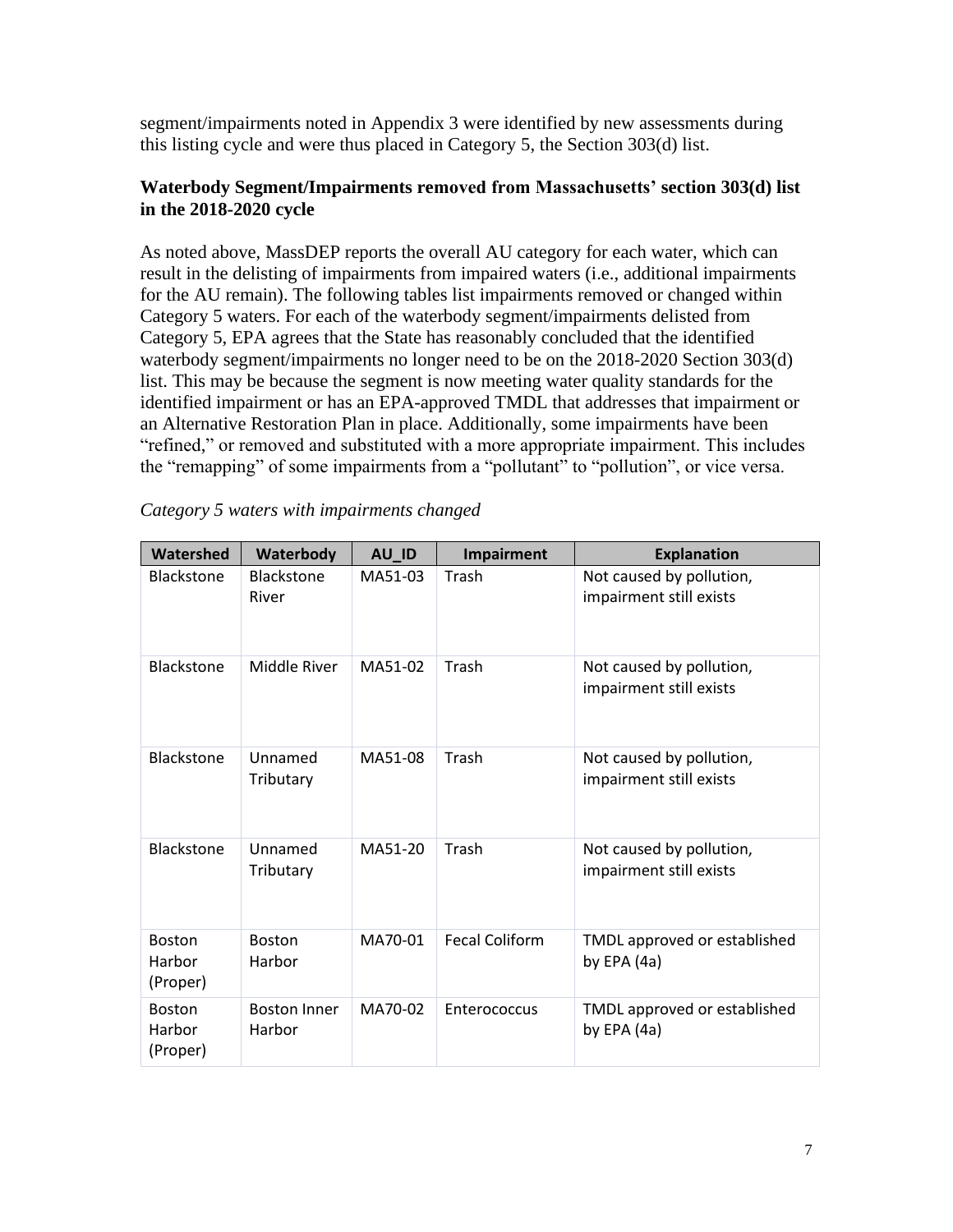| <b>Boston</b><br>Harbor<br>(Proper) | <b>Boston Inner</b><br>Harbor | MA70-02 | <b>Fecal Coliform</b> | TMDL approved or established<br>by EPA (4a)   |
|-------------------------------------|-------------------------------|---------|-----------------------|-----------------------------------------------|
| <b>Boston</b><br>Harbor<br>(Proper) | Dorchester<br>Bay             | MA70-03 | Enterococcus          | TMDL approved or established<br>by EPA $(4a)$ |
| <b>Boston</b><br>Harbor<br>(Proper) | Dorchester<br>Bay             | MA70-03 | <b>Fecal Coliform</b> | TMDL approved or established<br>by EPA (4a)   |
| <b>Boston</b><br>Harbor<br>(Proper) | Hingham Bay                   | MA70-06 | <b>Fecal Coliform</b> | TMDL approved or established<br>by EPA (4a)   |
| <b>Boston</b><br>Harbor<br>(Proper) | Hingham Bay                   | MA70-07 | <b>Fecal Coliform</b> | TMDL approved or established<br>by EPA $(4a)$ |
| <b>Boston</b><br>Harbor<br>(Proper) | Hull Bay                      | MA70-09 | <b>Fecal Coliform</b> | TMDL approved or established<br>by EPA $(4a)$ |
| <b>Boston</b><br>Harbor<br>(Proper) | Pleasure Bay                  | MA70-11 | <b>Fecal Coliform</b> | TMDL approved or established<br>by EPA $(4a)$ |
| <b>Boston</b><br>Harbor<br>(Proper) | <b>Quincy Bay</b>             | MA70-04 | Enterococcus          | TMDL approved or established<br>by EPA $(4a)$ |
| <b>Boston</b><br>Harbor<br>(Proper) | <b>Quincy Bay</b>             | MA70-04 | <b>Fecal Coliform</b> | TMDL approved or established<br>by EPA $(4a)$ |
| <b>Boston</b><br>Harbor<br>(Proper) | <b>Quincy Bay</b>             | MA70-05 | Enterococcus          | TMDL approved or established<br>by EPA $(4a)$ |
| <b>Boston</b><br>Harbor<br>(Proper) | <b>Quincy Bay</b>             | MA70-05 | <b>Fecal Coliform</b> | TMDL approved or established<br>by EPA $(4a)$ |
| Boston<br>Harbor<br>(Proper)        | Winthrop<br>Bay               | MA70-10 | Enterococcus          | TMDL approved or established<br>by EPA $(4a)$ |
| <b>Boston</b><br>Harbor<br>(Proper) | Winthrop<br>Bay               | MA70-10 | <b>Fecal Coliform</b> | TMDL approved or established<br>by EPA $(4a)$ |
| <b>Boston</b><br>Harbor:<br>Mystic  | Aberjona<br>River             | MA71-01 | Dissolved<br>Oxygen   | Alternative Restoration Plan in<br>place      |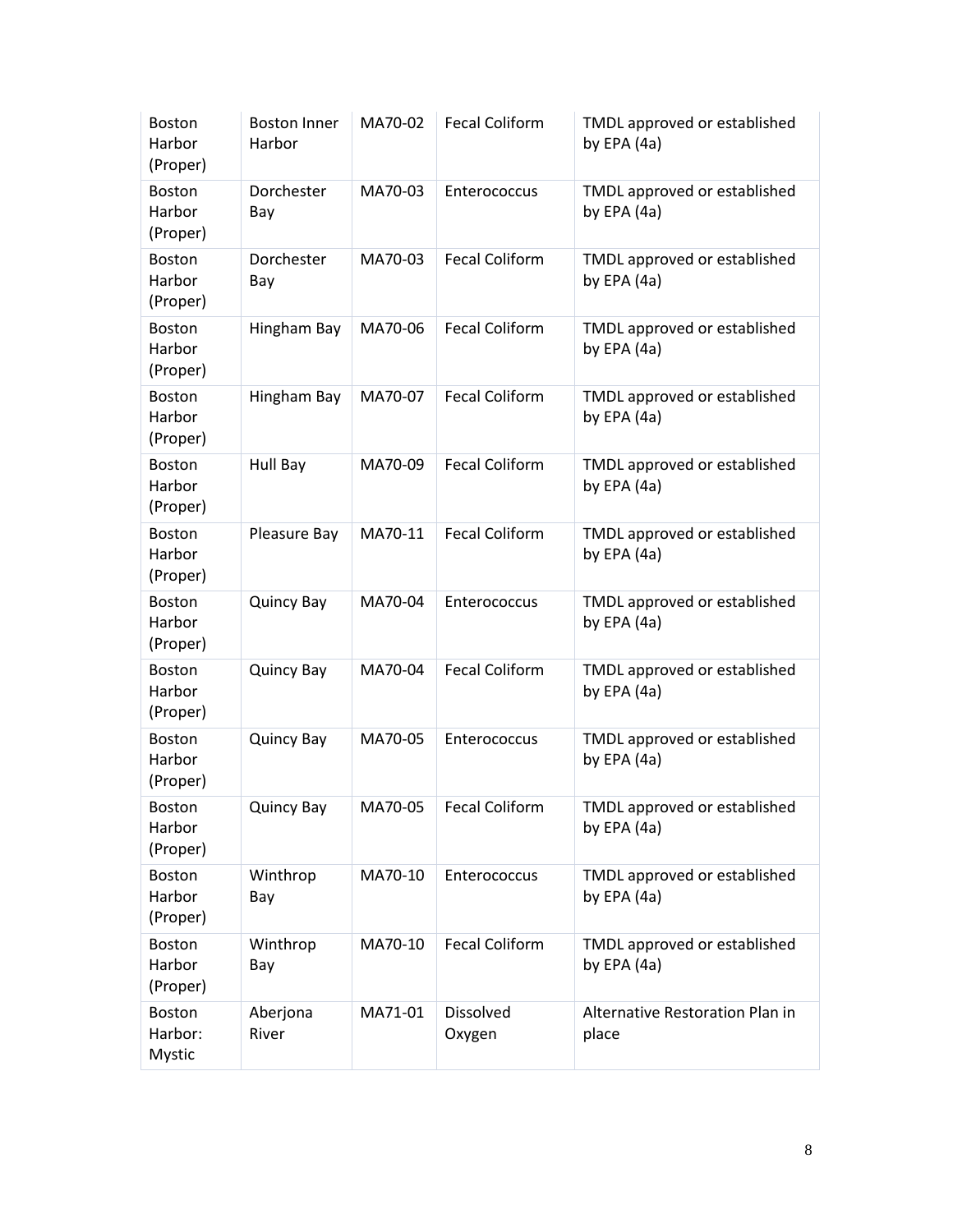| <b>Boston</b><br>Harbor:<br>Mystic        | Aberjona<br>River          | MA71-01 | Escherichia Coli<br>(E. Coli)          | TMDL approved or established<br>by EPA (4a)         |
|-------------------------------------------|----------------------------|---------|----------------------------------------|-----------------------------------------------------|
| <b>Boston</b><br>Harbor:<br><b>Mystic</b> | Aberjona<br>River          | MA71-01 | Phosphorus,<br>Total                   | Alternative Restoration Plan in<br>place            |
| <b>Boston</b><br>Harbor:<br>Mystic        | <b>Belle Isle</b><br>Inlet | MA71-14 | <b>Fecal Coliform</b>                  | TMDL approved or established<br>by EPA (4a)         |
| <b>Boston</b><br>Harbor:<br>Mystic        | Chelsea River              | MA71-06 | <b>Fecal Coliform</b>                  | TMDL approved or established<br>by EPA $(4a)$       |
| <b>Boston</b><br>Harbor:<br>Mystic        | Chelsea River              | MA71-06 | Trash                                  | Not caused by pollution,<br>impairment still exists |
| <b>Boston</b><br>Harbor:<br><b>Mystic</b> | Lower Mystic<br>Lake       | MA71027 | Dissolved<br>Oxygen                    | Alternative Restoration Plan in<br>place            |
| <b>Boston</b><br>Harbor:<br>Mystic        | <b>Malden River</b>        | MA71-05 | Dissolved<br>Oxygen                    | Alternative Restoration Plan in<br>place            |
| <b>Boston</b><br>Harbor:<br>Mystic        | <b>Malden River</b>        | MA71-05 | Dissolved<br>Oxygen<br>Supersaturation | Alternative Restoration Plan in<br>place            |
| <b>Boston</b><br>Harbor:<br>Mystic        | Malden River               | MA71-05 | Escherichia Coli<br>(E. Coli)          | TMDL approved or established<br>by EPA $(4a)$       |
| <b>Boston</b><br>Harbor:<br><b>Mystic</b> | <b>Malden River</b>        | MA71-05 | Flocculant<br>Masses                   | Alternative Restoration Plan in<br>place            |
| <b>Boston</b><br>Harbor:<br><b>Mystic</b> | Malden River               | MA71-05 | Phosphorus,<br>Total                   | Alternative Restoration Plan in<br>place            |
| <b>Boston</b><br>Harbor:<br>Mystic        | Malden River               | MA71-05 | Transparency /<br>Clarity              | Alternative Restoration Plan in<br>place            |
| <b>Boston</b><br>Harbor:<br>Mystic        | Malden River               | MA71-05 | Trash                                  | Not caused by pollution,<br>impairment still exists |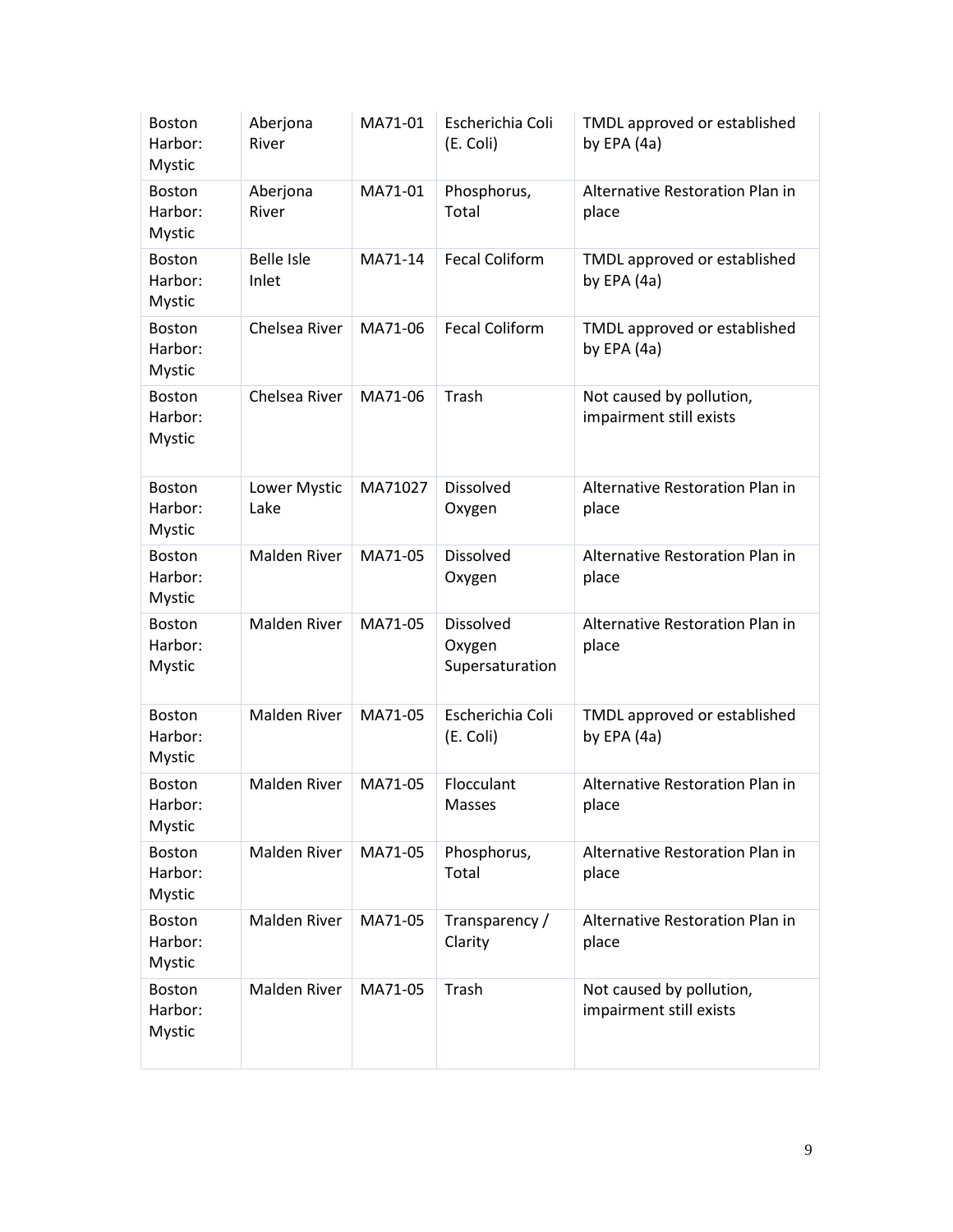| <b>Boston</b><br>Harbor:<br>Mystic        | Mill Brook                  | MA71-07 | Escherichia Coli<br>(E. Coli)          | TMDL approved or established<br>by EPA (4a)         |
|-------------------------------------------|-----------------------------|---------|----------------------------------------|-----------------------------------------------------|
| <b>Boston</b><br>Harbor:<br><b>Mystic</b> | Mill Creek                  | MA71-08 | <b>Fecal Coliform</b>                  | TMDL approved or established<br>by EPA (4a)         |
| <b>Boston</b><br>Harbor:<br>Mystic        | <b>Mystic River</b>         | MA71-02 | Chlorophyll-a                          | Alternative Restoration Plan in<br>place            |
| <b>Boston</b><br>Harbor:<br>Mystic        | <b>Mystic River</b>         | MA71-02 | Dissolved<br>Oxygen<br>Supersaturation | Alternative Restoration Plan in<br>place            |
| <b>Boston</b><br>Harbor:<br>Mystic        | <b>Mystic River</b>         | MA71-02 | Escherichia Coli<br>(E. Coli)          | TMDL approved or established<br>by EPA (4a)         |
| <b>Boston</b><br>Harbor:<br>Mystic        | <b>Mystic River</b>         | MA71-02 | Phosphorus,<br>Total                   | Alternative Restoration Plan in<br>place            |
| <b>Boston</b><br>Harbor:<br>Mystic        | <b>Mystic River</b>         | MA71-02 | Transparency /<br>Clarity              | Alternative Restoration Plan in<br>place            |
| <b>Boston</b><br>Harbor:<br>Mystic        | <b>Mystic River</b>         | MA71-03 | Dissolved<br>Oxygen                    | Alternative Restoration Plan in<br>place            |
| <b>Boston</b><br>Harbor:<br>Mystic        | <b>Mystic River</b>         | MA71-03 | <b>Fecal Coliform</b>                  | TMDL approved or established<br>by EPA (4a)         |
| <b>Boston</b><br>Harbor:<br>Mystic        | <b>Mystic River</b>         | MA71-03 | Flocculant<br><b>Masses</b>            | Alternative Restoration Plan in<br>place            |
| Boston<br>Harbor:<br><b>Mystic</b>        | <b>Upper Mystic</b><br>Lake | MA71043 | Dissolved<br>Oxygen                    | Alternative Restoration Plan in<br>place            |
| <b>Boston</b><br>Harbor:<br>Mystic        | <b>Upper Mystic</b><br>Lake | MA71043 | Dissolved<br>Oxygen<br>Supersaturation | Alternative Restoration Plan in<br>place            |
| <b>Boston</b><br>Harbor:<br>Neponset      | Mother<br><b>Brook</b>      | MA73-28 | Trash                                  | Not caused by pollution,<br>impairment still exists |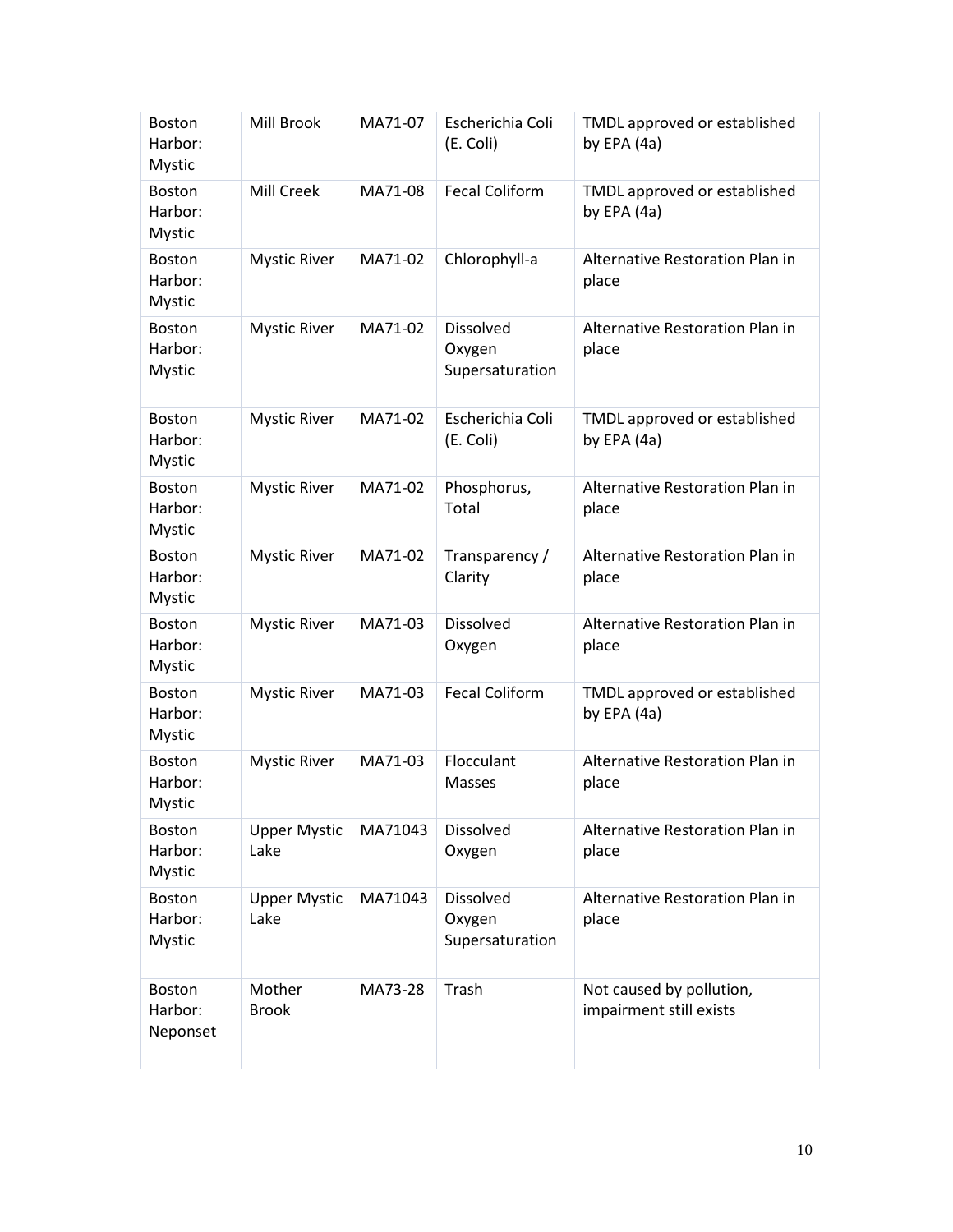| <b>Boston</b><br>Harbor:<br>Neponset           | Neponset<br>River   | MA73-02 | Trash                         | Not caused by pollution,<br>impairment still exists |
|------------------------------------------------|---------------------|---------|-------------------------------|-----------------------------------------------------|
| <b>Boston</b><br>Harbor:<br>Neponset           | Neponset<br>River   | MA73-03 | Trash                         | Not caused by pollution,<br>impairment still exists |
| Boston<br>Harbor:<br>Neponset                  | Neponset<br>River   | MA73-04 | Trash                         | Not caused by pollution,<br>impairment still exists |
| Boston<br>Harbor:<br>Weymouth<br>& Weir        | Cochato<br>River    | MA74-06 | Escherichia Coli<br>(E. Coli) | TMDL approved or established<br>by EPA (4a)         |
| Boston<br>Harbor:<br>Weymouth<br>& Weir        | Cochato<br>River    | MA74-06 | <b>Fecal Coliform</b>         | TMDL approved or established<br>by EPA (4a)         |
| <b>Boston</b><br>Harbor:<br>Weymouth<br>& Weir | Hingham<br>Harbor   | MA74-18 | Escherichia Coli<br>(E. Coli) | TMDL approved or established<br>by EPA $(4a)$       |
| <b>Boston</b><br>Harbor:<br>Weymouth<br>& Weir | Hingham<br>Harbor   | MA74-18 | <b>Fecal Coliform</b>         | TMDL approved or established<br>by EPA $(4a)$       |
| <b>Boston</b><br>Harbor:<br>Weymouth<br>& Weir | Monatiquot<br>River | MA74-08 | Escherichia Coli<br>(E. Coli) | TMDL approved or established<br>by EPA $(4a)$       |
| <b>Boston</b><br>Harbor:<br>Weymouth<br>& Weir | Monatiquot<br>River | MA74-08 | Fecal Coliform                | TMDL approved or established<br>by EPA $(4a)$       |
| <b>Boston</b><br>Harbor:<br>Weymouth<br>& Weir | <b>Town Brook</b>   | MA74-09 | Escherichia Coli<br>(E. Coli) | TMDL approved or established<br>by EPA $(4a)$       |
| <b>Boston</b><br>Harbor:<br>Weymouth<br>& Weir | <b>Town Brook</b>   | MA74-09 | <b>Fecal Coliform</b>         | TMDL approved or established<br>by EPA $(4a)$       |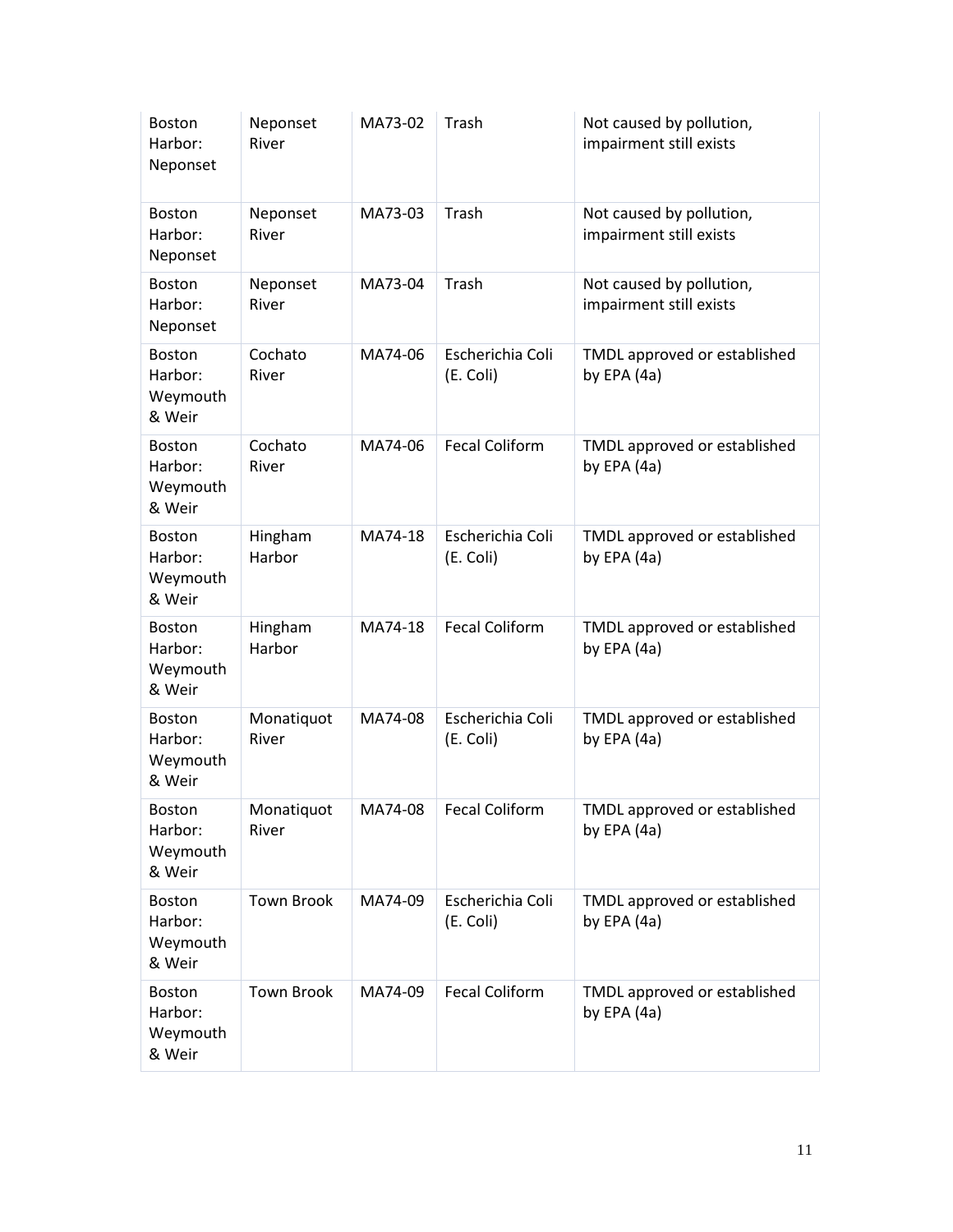| <b>Boston</b><br>Harbor:<br>Weymouth<br>& Weir | <b>Town River</b><br>Bay      | MA74-15 | Enterococcus                  | TMDL approved or established<br>by EPA $(4a)$       |
|------------------------------------------------|-------------------------------|---------|-------------------------------|-----------------------------------------------------|
| <b>Boston</b><br>Harbor:<br>Weymouth<br>& Weir | <b>Town River</b><br>Bay      | MA74-15 | <b>Fecal Coliform</b>         | TMDL approved or established<br>by EPA $(4a)$       |
| Boston<br>Harbor:<br>Weymouth<br>& Weir        | Weir River                    | MA74-02 | Escherichia Coli<br>(E. Coli) | TMDL approved or established<br>by EPA $(4a)$       |
| <b>Boston</b><br>Harbor:<br>Weymouth<br>& Weir | Weir River                    | MA74-02 | <b>Fecal Coliform</b>         | TMDL approved or established<br>by EPA $(4a)$       |
| <b>Boston</b><br>Harbor:<br>Weymouth<br>& Weir | Weir River                    | MA74-11 | <b>Fecal Coliform</b>         | TMDL approved or established<br>by EPA (4a)         |
| <b>Boston</b><br>Harbor:<br>Weymouth<br>& Weir | Weymouth<br><b>Back River</b> | MA74-05 | Escherichia Coli<br>(E. Coli) | TMDL approved or established<br>by EPA $(4a)$       |
| <b>Boston</b><br>Harbor:<br>Weymouth<br>& Weir | Weymouth<br><b>Back River</b> | MA74-05 | <b>Fecal Coliform</b>         | TMDL approved or established<br>by EPA $(4a)$       |
| <b>Boston</b><br>Harbor:<br>Weymouth<br>& Weir | Weymouth<br><b>Back River</b> | MA74-13 | <b>Fecal Coliform</b>         | TMDL approved or established<br>by EPA (4a)         |
| <b>Boston</b><br>Harbor:<br>Weymouth<br>& Weir | Weymouth<br><b>Fore River</b> | MA74-14 | Enterococcus                  | TMDL approved or established<br>by EPA $(4a)$       |
| <b>Boston</b><br>Harbor:<br>Weymouth<br>& Weir | Weymouth<br>Fore River        | MA74-14 | <b>Fecal Coliform</b>         | TMDL approved or established<br>by EPA (4a)         |
| <b>Buzzards</b><br>Bay                         | Acushnet<br>River             | MA95-33 | Trash                         | Not caused by pollution,<br>impairment still exists |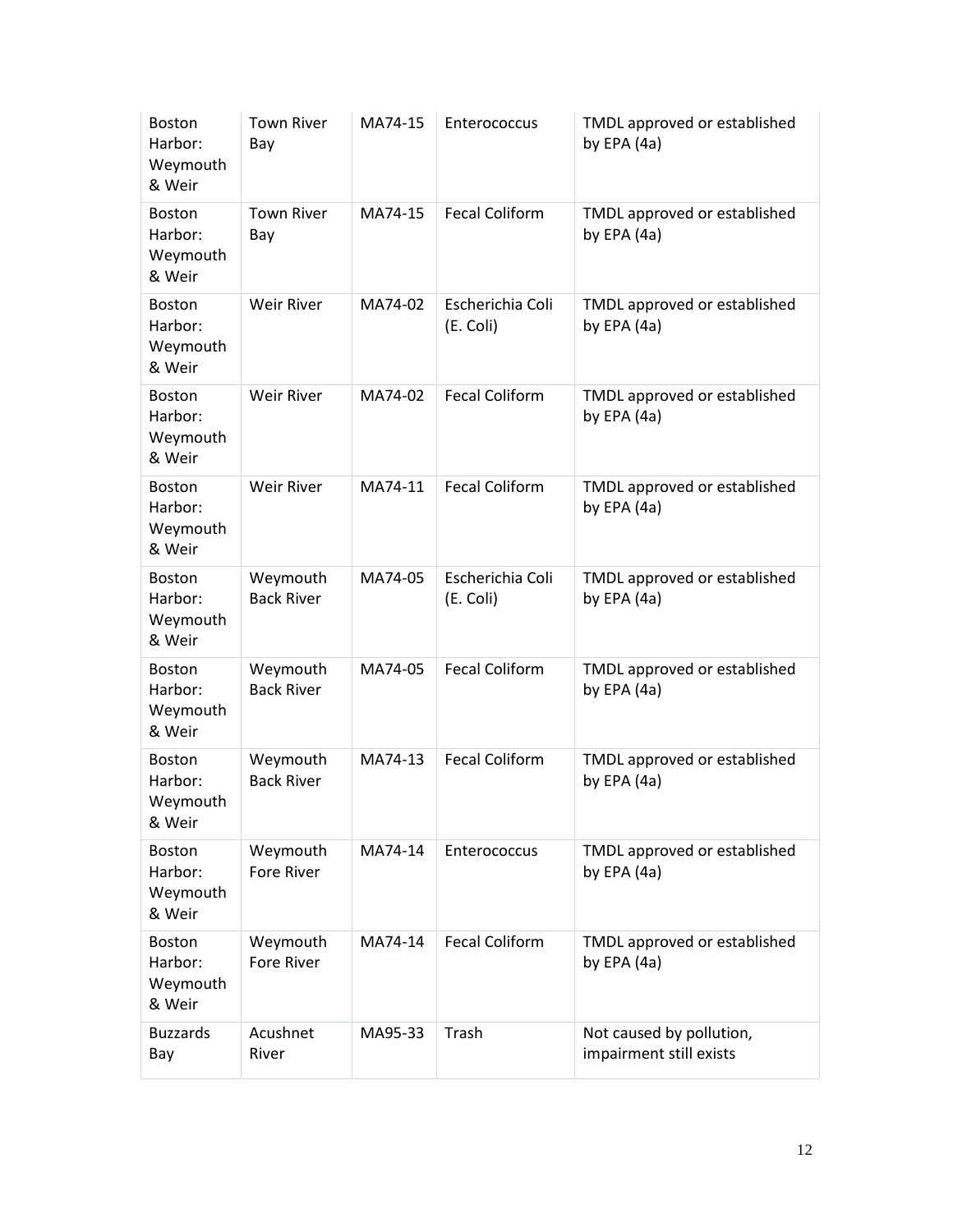| <b>Buzzards</b><br>Bay | New Bedford<br>Inner Harbor        | MA95-42             | Trash | Not caused by pollution,<br>impairment still exists |
|------------------------|------------------------------------|---------------------|-------|-----------------------------------------------------|
| Charles                | Unnamed<br>Tributary               | MA72-31             | Trash | Not caused by pollution,<br>impairment still exists |
| Chicopee               | Unnamed<br>Tributary               | MA36-39             | Trash | Not caused by pollution,<br>impairment still exists |
| Concord<br>(SuAsCo)    | Assabet<br>River                   | MA82B-<br>03        | Trash | Not caused by pollution,<br>impairment still exists |
| Concord<br>(SuAsCo)    | Assabet<br>River                   | MA82B-<br>05        | Trash | Not caused by pollution,<br>impairment still exists |
| Concord<br>(SuAsCo)    | Concord<br>River                   | <b>MA82A-</b><br>09 | Trash | Not caused by pollution,<br>impairment still exists |
| Concord<br>(SuAsCo)    | <b>Eames Brook</b>                 | <b>MA82A-</b><br>13 | Trash | Not caused by pollution,<br>impairment still exists |
| Concord<br>(SuAsCo)    | River<br>Meadow<br><b>Brook</b>    | <b>MA82A-</b><br>10 | Trash | Not caused by pollution,<br>impairment still exists |
| Concord<br>(SuAsCo)    | Unnamed<br>Tributary               | <b>MA82A-</b><br>22 | Trash | Not caused by pollution,<br>impairment still exists |
| Connecticut            | Longmeadow<br><b>Brook</b>         | MA34-21             | Trash | Not caused by pollution,<br>impairment still exists |
| Connecticut            | Mill River                         | MA34-29             | Trash | Not caused by pollution,<br>impairment still exists |
| Housatonic             | West Branch<br>Housatonic<br>River | MA21-18             | Trash | Not caused by pollution,<br>impairment still exists |
| Merrimack              | Beaver Brook                       | <b>MA84A-</b><br>11 | Trash | Not caused by pollution,<br>impairment still exists |
| Merrimack              | <b>Black Brook</b>                 | <b>MA84A-</b><br>17 | Trash | Not caused by pollution,<br>impairment still exists |
| Merrimack              | Little River                       | <b>MA84A-</b><br>09 | Trash | Not caused by pollution,<br>impairment still exists |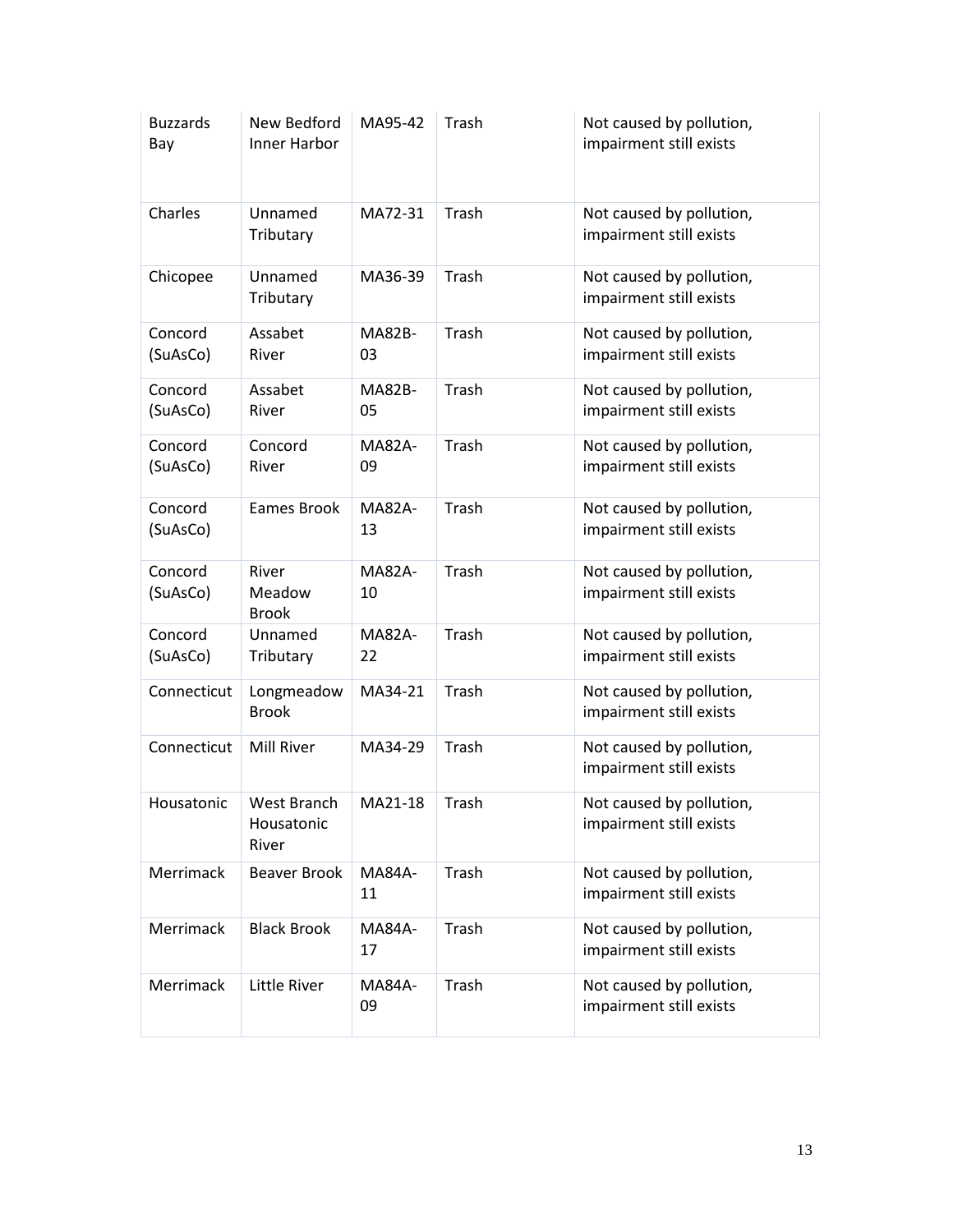| Merrimack                    | Peppermint<br><b>Brook</b> | <b>MA84A-</b><br>35 | Trash                                       | Not caused by pollution,<br>impairment still exists   |
|------------------------------|----------------------------|---------------------|---------------------------------------------|-------------------------------------------------------|
| Merrimack                    | Spicket River              | <b>MA84A-</b><br>10 | Trash                                       | Not caused by pollution,<br>impairment still exists   |
| Mount<br>Hope Bay<br>(Shore) | Quequechan<br>River        | MA61-05             | Trash                                       | Not caused by pollution,<br>impairment still exists   |
| North<br>Coastal             | Proctor<br><b>Brook</b>    | MA93-39             | Trash                                       | Not caused by pollution,<br>impairment still exists   |
| North<br>Coastal             | Proctor<br><b>Brook</b>    | MA93-40             | Trash                                       | Not caused by pollution,<br>impairment still exists   |
| <b>North</b><br>Coastal      | Unnamed<br>Tributary       | MA93-51             | Trash                                       | Not caused by pollution,<br>impairment still exists   |
| Quinebaug                    | Mckinstry<br><b>Brook</b>  | MA41-13             | Trash                                       | Not caused by pollution,<br>impairment still exists   |
| Quinebaug                    | Morse Pond                 | MA41033             | (Aquatic Plants<br>$(Macrophytes)^{*})^{1}$ | Not caused by a pollutant,<br>impairment still exists |
| Quinebaug                    | Quinebaug<br>River         | MA41-02             | Trash                                       | Not caused by pollution,<br>impairment still exists   |
| Quinebaug                    | Quinebaug<br>River         | MA41-09             | Trash                                       | Not caused by pollution,<br>impairment still exists   |
| South<br>Coastal             | <b>Drinkwater</b><br>River | MA94-21             | Trash                                       | Not caused by pollution,<br>impairment still exists   |
| Taunton                      | Salisbury<br><b>Brook</b>  | MA62-08             | Trash                                       | Not caused by pollution,<br>impairment still exists   |
| Taunton                      | Salisbury<br>Plain River   | MA62-05             | Trash                                       | Not caused by pollution,<br>impairment still exists   |

 $1$  ("impairment"\*) denotes the impairment is defined as pollution, not a pollutant; delisting explanation may note that "applicable WQS [have been] attained" though WQS do not exist for pollution – the assessment methodology indicates the pollution is not present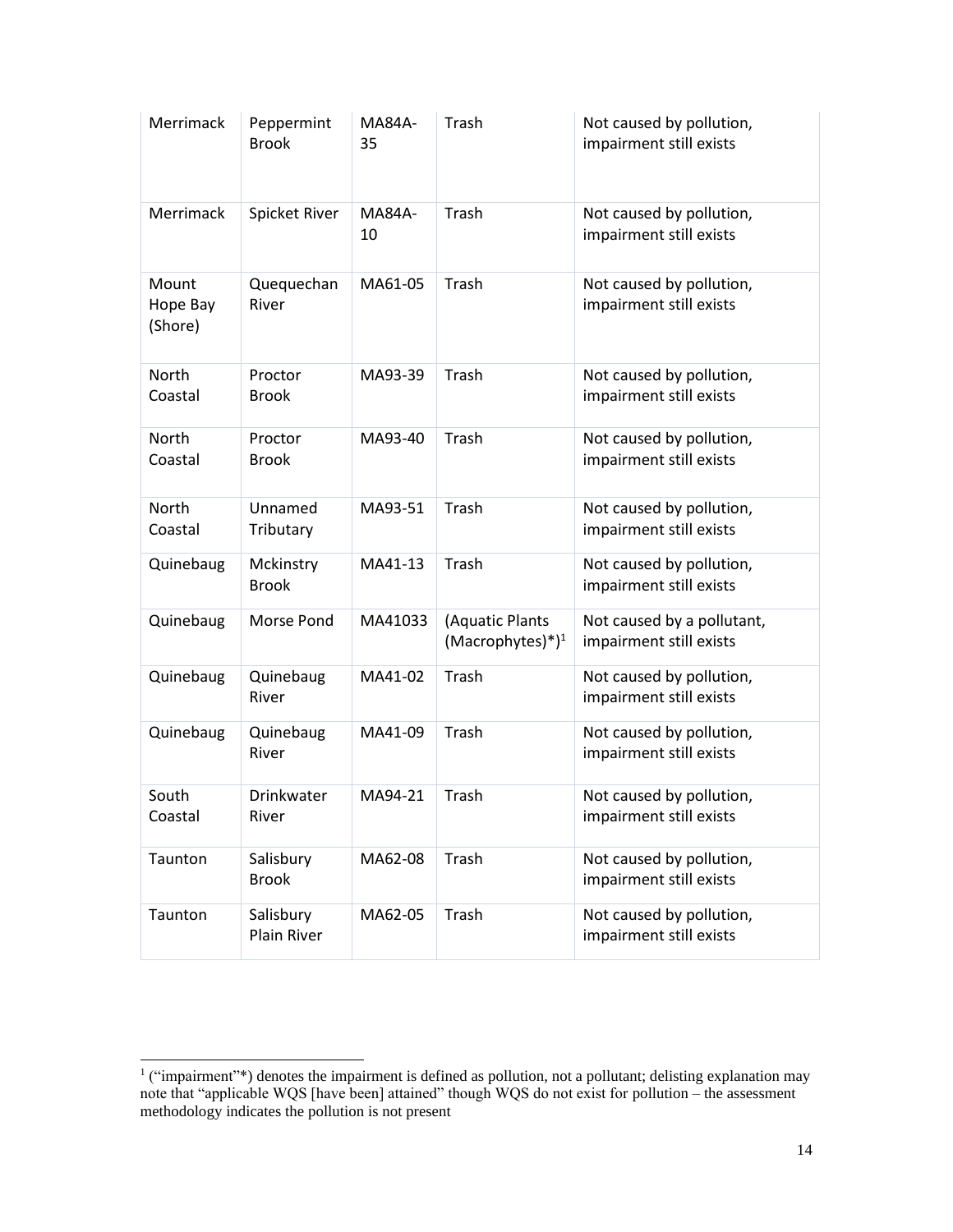*Category 5 waters with impairments removed*

| Watershed         | Waterbody                  | AU_ID   | <b>Impairment</b>                                        | <b>Explanation</b>                                                      |
|-------------------|----------------------------|---------|----------------------------------------------------------|-------------------------------------------------------------------------|
| <b>Blackstone</b> | <b>Blackstone</b><br>River | MA51-03 | Ambient<br>Bioassays -<br>Chronic<br>Aquatic<br>Toxicity | Applicable WQS attained; based<br>on new data                           |
| Blackstone        | Blackstone<br>River        | MA51-03 | <b>Other Organics</b>                                    | Applicable WQS attained;<br>original basis for listing was<br>incorrect |
| Blackstone        | Dark Brook                 | MA51-16 | (Non-Native<br>Aquatic<br>Plants*)                       | Impairment removed, new<br>impairment substituted<br>(refinement)       |
| Blackstone        | Hayes Pond                 | MA51060 | (Non-Native<br>Aquatic<br>Plants*)                       | Impairment removed, new<br>impairment substituted<br>(refinement)       |
| Blackstone        | Kettle Brook               | MA51-01 | (Non-Native<br>Aquatic<br>Plants*)                       | Impairment removed, new<br>impairment substituted<br>(refinement)       |
| Blackstone        | Lake Ripple                | MA51135 | (Non-Native<br>Aquatic<br>Plants*)                       | Impairment removed, new<br>impairment substituted<br>(refinement)       |
| Blackstone        | Manchaug<br>Pond           | MA51091 | (Non-Native<br>Aquatic<br>Plants*)                       | Impairment removed, new<br>impairment substituted<br>(refinement)       |
| Blackstone        | Middle River               | MA51-02 | Metals                                                   | Applicable WQS attained; based<br>on new data                           |
| Blackstone        | Mill River                 | MA51-36 | (Non-Native<br>Aquatic<br>Plants*)                       | Impairment removed, new<br>impairment substituted<br>(refinement)       |
| Blackstone        | Mill River                 | MA51-36 | Metals                                                   | Applicable WQS attained;<br>original basis for listing was<br>incorrect |
| Blackstone        | Mumford<br>River           | MA51-14 | (Dewatering*)                                            | Applicable WQS attained, due to<br>restoration activities               |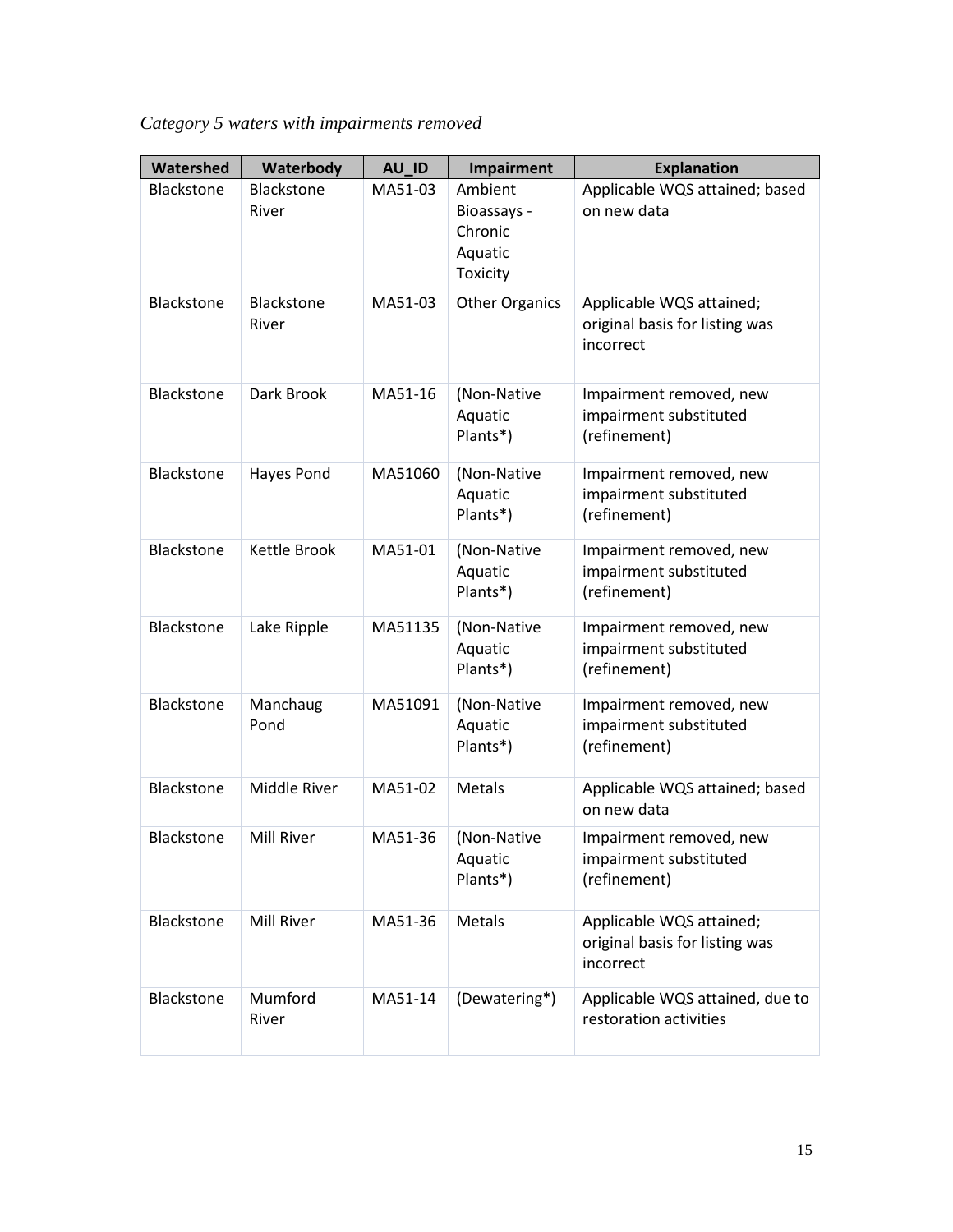| Blackstone | Mumford<br>River           | MA51-14 | Copper                                                  | Applicable WQS attained;<br>original basis for listing was<br>incorrect |
|------------|----------------------------|---------|---------------------------------------------------------|-------------------------------------------------------------------------|
| Blackstone | Mumford<br>River           | MA51-14 | Lead                                                    | Applicable WQS attained;<br>original basis for listing was<br>incorrect |
| Blackstone | <b>Peters River</b>        | MA51-18 | Copper                                                  | Applicable WQS attained; based<br>on new data                           |
| Blackstone | <b>Peters River</b>        | MA51-18 | Lead                                                    | Applicable WQS attained; based<br>on new data                           |
| Blackstone | Poor Farm<br><b>Brook</b>  | MA51-17 | Sedimentation/<br>Siltation                             | Applicable WQS attained;<br>original basis for listing was<br>incorrect |
| Blackstone | Singletary<br><b>Brook</b> | MA51-31 | (Non-Native<br>Aquatic<br>Plants*)                      | Applicable WQS attained;<br>original basis for listing was<br>incorrect |
| Blackstone | <b>Tatnuck Brook</b>       | MA51-15 | (Non-Native<br>Aquatic<br>Plants*)                      | Impairment removed, new<br>impairment substituted<br>(refinement)       |
| Blackstone | Unnamed<br>Tributary       | MA51-20 | (Non-Native<br>Aquatic<br>Plants*)                      | Impairment removed, new<br>impairment substituted<br>(refinement)       |
| Blackstone | <b>West River</b>          | MA51-11 | pH, Low                                                 | Applicable WQS attained; based<br>on new data                           |
| Blackstone | <b>West River</b>          | MA51-12 | Cadmium                                                 | Applicable WQS attained; based<br>on new data                           |
| Blackstone | <b>West River</b>          | MA51-12 | Chloride                                                | Applicable WQS attained; based<br>on new data                           |
| Blackstone | <b>West River</b>          | MA51-12 | Copper                                                  | Applicable WQS attained; based<br>on new data                           |
| Blackstone | <b>West River</b>          | MA51-12 | Lead                                                    | Applicable WQS attained; based<br>on new data                           |
| Blackstone | <b>West River</b>          | MA51-12 | Nutrient/Eutro<br>phication<br>Biological<br>Indicators | Applicable WQS attained; based<br>on new data                           |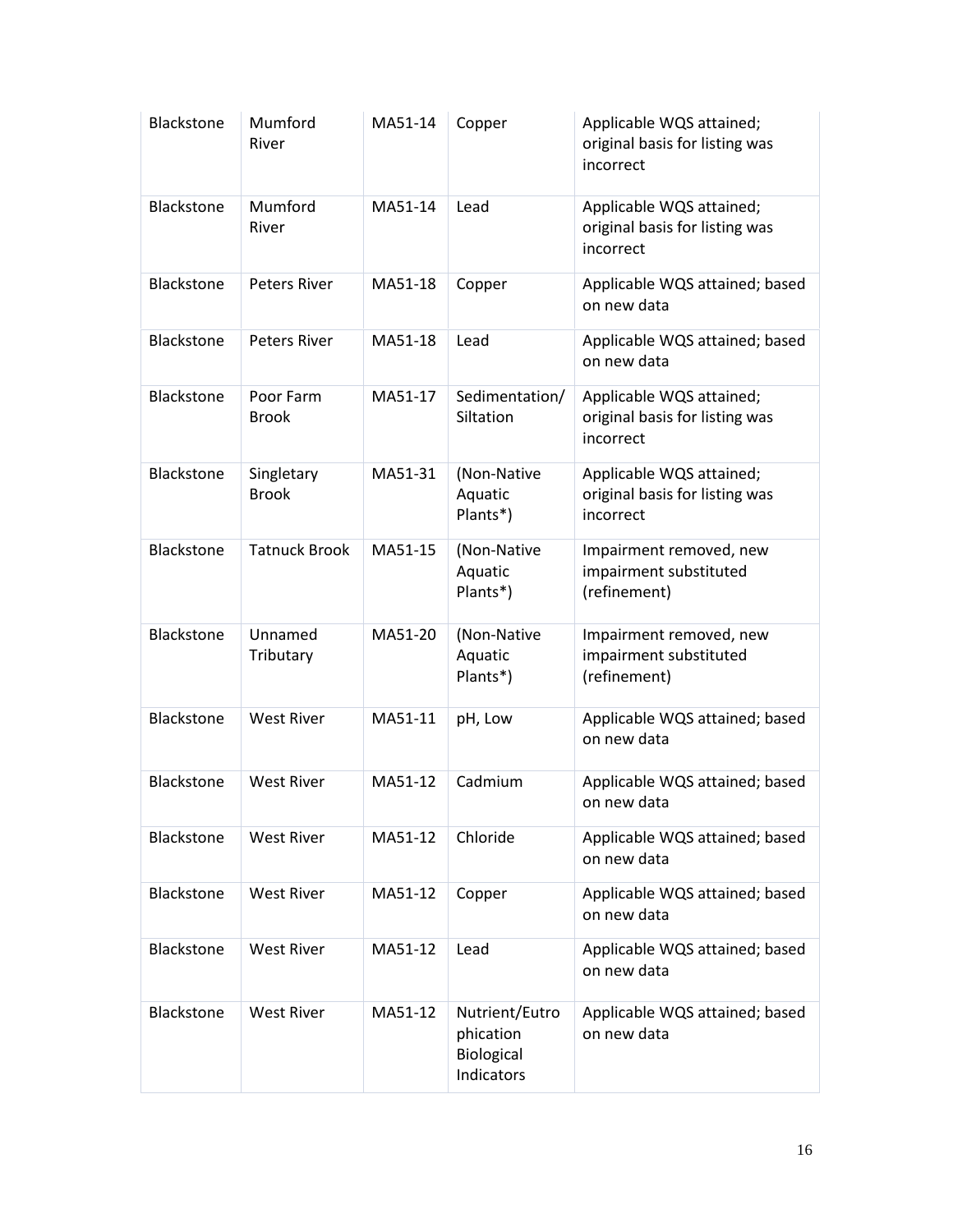| Blackstone                                | <b>West River</b>           | MA51-12 | pH, Low                            | Applicable WQS attained; based<br>on new data                           |
|-------------------------------------------|-----------------------------|---------|------------------------------------|-------------------------------------------------------------------------|
| Blackstone                                | Woolshop<br>Pond            | MA51186 | (Non-Native<br>Aquatic<br>Plants*) | Impairment removed, new<br>impairment substituted<br>(refinement)       |
| <b>Boston</b><br>Harbor:<br>Mystic        | Aberjona River              | MA71-01 | Arsenic                            | Impairment removed, new<br>impairment substituted<br>(refinement)       |
| <b>Boston</b><br>Harbor:<br><b>Mystic</b> | <b>Blacks Nook</b>          | MA71005 | (Non-Native<br>Aquatic<br>Plants*) | Impairment removed, new<br>impairment substituted<br>(refinement)       |
| <b>Boston</b><br>Harbor:<br><b>Mystic</b> | Chelsea River               | MA71-06 | Dissolved<br>Oxygen                | Applicable WQS attained; based<br>on new data                           |
| <b>Boston</b><br>Harbor:<br>Mystic        | Horn Pond                   | MA71019 | (Non-Native<br>Aquatic<br>Plants*) | Impairment removed, new<br>impairment substituted<br>(refinement)       |
| <b>Boston</b><br>Harbor:<br>Mystic        | <b>Mystic River</b>         | MA71-02 | (Fish Passage<br>Barrier*)         | Applicable WQS attained; based<br>on new data                           |
| <b>Boston</b><br>Harbor:<br>Mystic        | <b>Upper Mystic</b><br>Lake | MA71043 | (Non-Native<br>Aquatic<br>Plants*) | Impairment removed, new<br>impairment substituted<br>(refinement)       |
| <b>Boston</b><br>Harbor:<br>Neponset      | <b>Bolivar Pond</b>         | MA73005 | (Non-Native<br>Aquatic<br>Plants*) | Impairment removed, new<br>impairment substituted<br>(refinement)       |
| <b>Boston</b><br>Harbor:<br>Neponset      | East Branch                 | MA73-05 | (Dewatering*)                      | Impairment removed, new<br>impairment substituted<br>(refinement)       |
| <b>Boston</b><br>Harbor:<br>Neponset      | East Branch                 | MA73-05 | Dissolved<br>Oxygen                | Applicable WQS attained;<br>original basis for listing was<br>incorrect |
| <b>Boston</b><br>Harbor:<br>Neponset      | East Branch                 | MA73-05 | Metals                             | Impairment removed, new<br>impairment substituted<br>(refinement)       |
| <b>Boston</b><br>Harbor:<br>Neponset      | East Branch                 | MA73-05 | Temperature                        | Applicable WQS attained; based<br>on new data                           |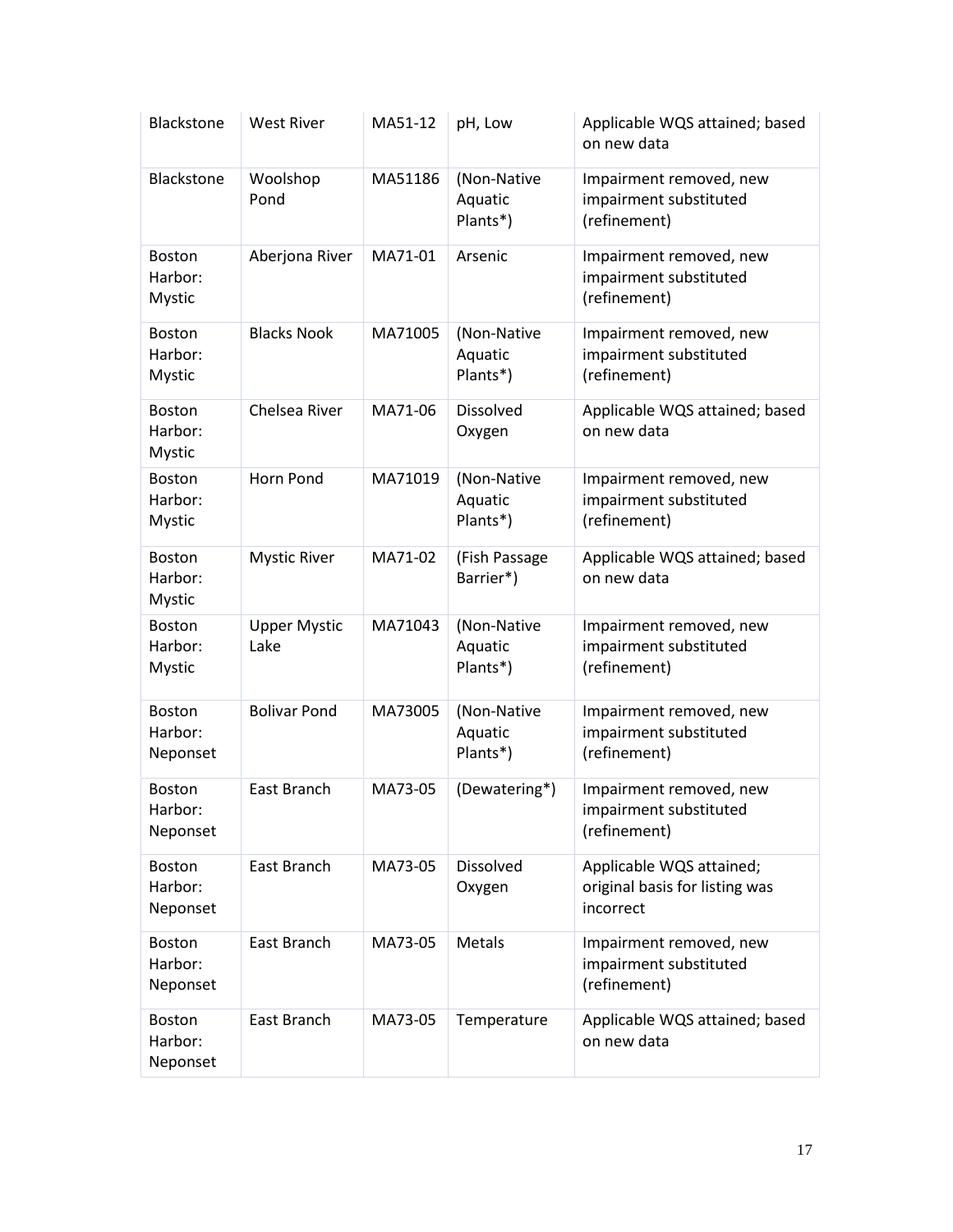| <b>Boston</b><br>Harbor:<br>Neponset           | Germany<br><b>Brook</b>   | MA73-15 | pH, High                           | Applicable WQS attained; based<br>on new data                     |
|------------------------------------------------|---------------------------|---------|------------------------------------|-------------------------------------------------------------------|
| <b>Boston</b><br>Harbor:<br>Neponset           | Massapoag<br><b>Brook</b> | MA73-21 | Phosphorus,<br>Total               | Applicable WQS attained;<br>reason for recovery unspecified       |
| <b>Boston</b><br>Harbor:<br>Neponset           | <b>Mother Brook</b>       | MA73-28 | (Dewatering*)                      | Impairment removed, new<br>impairment substituted<br>(refinement) |
| <b>Boston</b><br>Harbor:<br>Neponset           | Neponset<br>Reservoir     | MA73034 | (Non-Native<br>Aquatic<br>Plants*) | Impairment removed, new<br>impairment substituted<br>(refinement) |
| Boston<br>Harbor:<br>Neponset                  | Neponset<br>River         | MA73-01 | Metals                             | Applicable WQS attained; based<br>on new data                     |
| <b>Boston</b><br>Harbor:<br>Neponset           | Neponset<br>River         | MA73-03 | Dissolved<br>Oxygen                | Applicable WQS attained; based<br>on new data                     |
| <b>Boston</b><br>Harbor:<br>Neponset           | Neponset<br>River         | MA73-04 | Dissolved<br>Oxygen                | Applicable WQS attained; based<br>on new data                     |
| <b>Boston</b><br>Harbor:<br>Neponset           | <b>Russell Pond</b>       | MA73003 | (Non-Native<br>Aquatic<br>Plants*) | Impairment removed, new<br>impairment substituted<br>(refinement) |
| <b>Boston</b><br>Harbor:<br>Neponset           | Unnamed<br>Tributary      | MA73-32 | pH, Low                            | Applicable WQS attained;<br>reason for recovery unspecified       |
| <b>Boston</b><br>Harbor:<br>Neponset           | Unnamed<br>Tributary      | MA73-32 | Phosphorus,<br>Total               | Applicable WQS attained;<br>reason for recovery unspecified       |
| <b>Boston</b><br>Harbor:<br>Neponset           | <b>Unquity Brook</b>      | MA73-26 | pH, Low                            | Applicable WQS attained; based<br>on new data                     |
| <b>Boston</b><br>Harbor:<br>Weymouth<br>& Weir | Whitmans<br>Pond          | MA74025 | (Non-Native<br>Aquatic<br>Plants*) | Impairment removed, new<br>impairment substituted<br>(refinement) |
| Charles                                        | <b>Beaver Brook</b>       | MA72-28 | (Non-Native<br>Aquatic<br>Plants*) | Impairment removed, new<br>impairment substituted<br>(refinement) |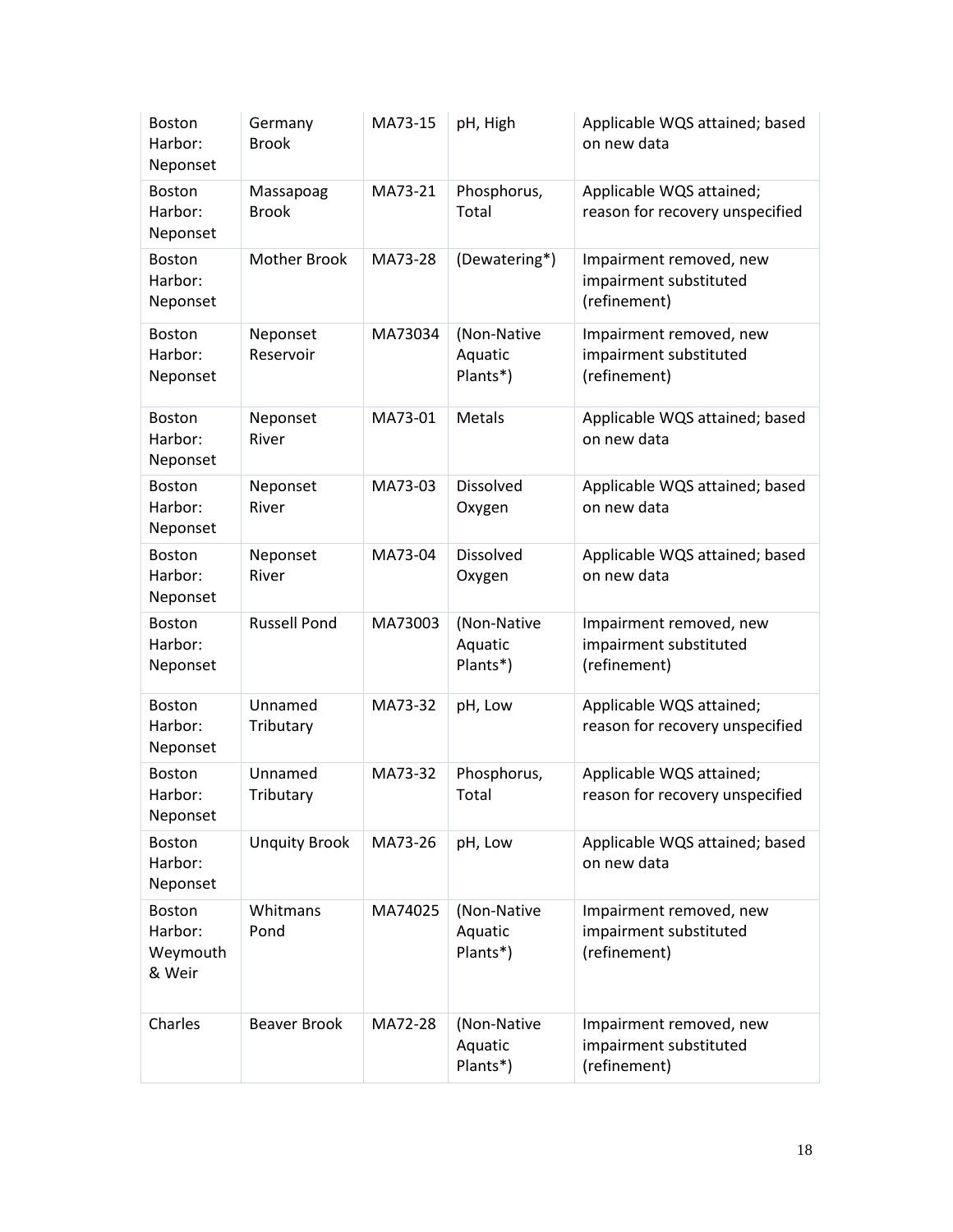| Charles             | <b>Charles River</b>          | MA72-05             | (Non-Native<br>Aquatic<br>Plants*)     | Impairment removed, new<br>impairment substituted<br>(refinement) |
|---------------------|-------------------------------|---------------------|----------------------------------------|-------------------------------------------------------------------|
| Charles             | <b>Charles River</b>          | MA72-07             | (Non-Native<br>Aquatic<br>Plants*)     | Impairment removed, new<br>impairment substituted<br>(refinement) |
| Charles             | <b>Charles River</b>          | MA72-36             | (Non-Native<br>Aquatic<br>Plants*)     | Impairment removed, new<br>impairment substituted<br>(refinement) |
| Charles             | Unnamed<br>Tributary          | MA72-31             | Metals                                 | Impairment removed, new<br>impairment substituted<br>(refinement) |
| Chicopee            | Forget-Me-Not<br><b>Brook</b> | MA36-28             | Whole Effluent<br>Toxicity (WET)       | Applicable WQS attained; based<br>on new data                     |
| Concord<br>(SuAsCo) | <b>Assabet River</b>          | <b>MA82B-</b><br>01 | Phosphorus,<br>Total                   | Applicable WQS attained; based<br>on new data                     |
| Concord<br>(SuAsCo) | <b>Assabet River</b>          | <b>MA82B-</b><br>02 | Dissolved<br>Oxygen                    | Applicable WQS attained, due to<br>restoration activities         |
| Concord<br>(SuAsCo) | <b>Assabet River</b>          | <b>MA82B-</b><br>02 | Phosphorus,<br>Total                   | Applicable WQS attained, due to<br>restoration activities         |
| Concord<br>(SuAsCo) | <b>Assabet River</b>          | <b>MA82B-</b><br>03 | (Non-Native<br>Aquatic<br>Plants*)     | Impairment removed, new<br>impairment substituted<br>(refinement) |
| Concord<br>(SuAsCo) | Assabet River                 | MA82B-<br>04        | <b>Aquatic Plants</b><br>(Macrophytes) | Impairment removed, new<br>impairment substituted<br>(refinement) |
| Concord<br>(SuAsCo) | <b>Assabet River</b>          | <b>MA82B-</b><br>05 | (Non-Native<br>Aquatic<br>Plants*)     | Impairment removed, new<br>impairment substituted<br>(refinement) |
| Concord<br>(SuAsCo) | Assabet River                 | <b>MA82B-</b><br>05 | <b>Aquatic Plants</b><br>(Macrophytes) | Applicable WQS attained, due to<br>restoration activities         |
| Concord<br>(SuAsCo) | Assabet River                 | <b>MA82B-</b><br>06 | (Non-Native<br>Aquatic<br>Plants*)     | Impairment removed, new<br>impairment substituted<br>(refinement) |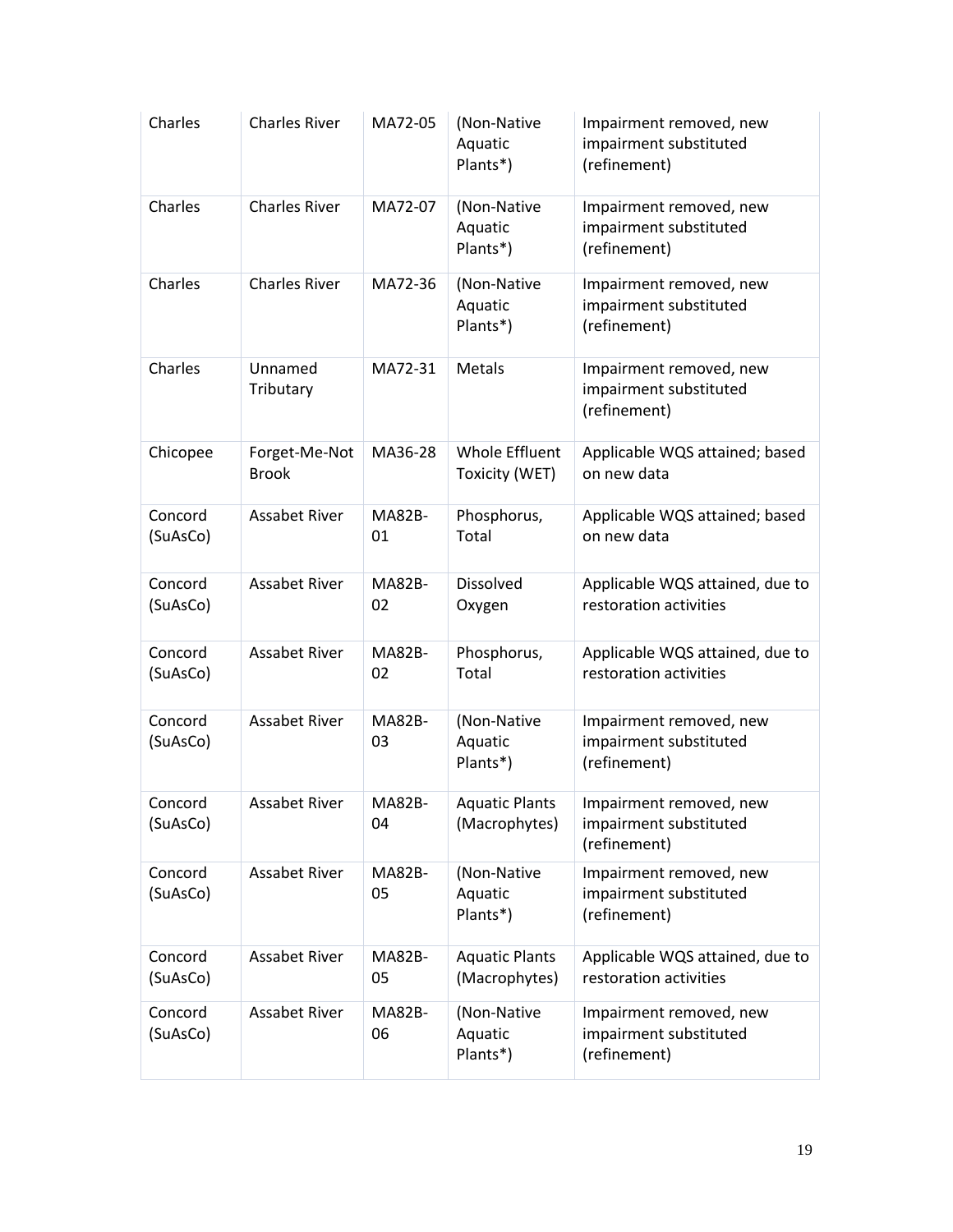| Concord<br>(SuAsCo) | <b>Assabet River</b>        | <b>MA82B-</b><br>06 | Algae                                    | Applicable WQS attained, due to<br>restoration activities                                                 |
|---------------------|-----------------------------|---------------------|------------------------------------------|-----------------------------------------------------------------------------------------------------------|
| Concord<br>(SuAsCo) | <b>Assabet River</b>        | <b>MA82B-</b><br>06 | <b>Aquatic Plants</b><br>(Macrophytes)   | Applicable WQS attained, due to<br>restoration activities                                                 |
| Concord<br>(SuAsCo) | <b>Assabet River</b>        | <b>MA82B-</b><br>06 | Phosphorus,<br>Total                     | Applicable WQS attained, due to<br>restoration activities                                                 |
| Concord<br>(SuAsCo) | <b>Assabet River</b>        | <b>MA82B-</b><br>06 | Temperature                              | Applicable WQS attained;<br>original basis for listing was<br>incorrect                                   |
| Concord<br>(SuAsCo) | <b>Assabet River</b>        | <b>MA82B-</b><br>07 | Phosphorus,<br>Total                     | Applicable WQS attained, due to<br>restoration activities                                                 |
| Concord<br>(SuAsCo) | <b>Carding Mill</b><br>Pond | MA82015             | (Non-Native<br>Aquatic<br>Plants*)       | Impairment removed, new<br>impairment substituted<br>(refinement)                                         |
| Concord<br>(SuAsCo) | <b>Dudley Pond</b>          | MA82029             | (Non-Native<br>Aquatic<br>Plants*)       | Impairment removed, new<br>impairment substituted<br>(refinement)                                         |
| Concord<br>(SuAsCo) | Eames Brook                 | <b>MA82A-</b><br>13 | (Non-Native<br>Aquatic<br>Plants*)       | Data and/or information lacking<br>to determine WQ status;<br>original basis for listing was<br>incorrect |
| Concord<br>(SuAsCo) | Elizabeth<br><b>Brook</b>   | <b>MA82B-</b><br>12 | <b>Benthic</b><br>Macroinvertebr<br>ates | Applicable WQS attained,<br>according to new assessment<br>method                                         |
| Concord<br>(SuAsCo) | Farm Pond                   | MA82035             | (Non-Native<br>Aquatic<br>Plants*)       | Impairment removed, new<br>impairment substituted<br>(refinement)                                         |
| Concord<br>(SuAsCo) | <b>Grist Mill Pond</b>      | MA82055             | (Non-Native<br>Aquatic<br>Plants*)       | Impairment removed, new<br>impairment substituted<br>(refinement)                                         |
| Concord<br>(SuAsCo) | <b>Grist Mill Pond</b>      | MA82055             | <b>Aquatic Plants</b><br>(Macrophytes)   | Applicable WQS attained,<br>according to new assessment<br>method                                         |
| Concord<br>(SuAsCo) | <b>Hager Pond</b>           | MA82056             | (Non-Native<br>Aquatic<br>Plants*)       | Impairment removed, new<br>impairment substituted<br>(refinement)                                         |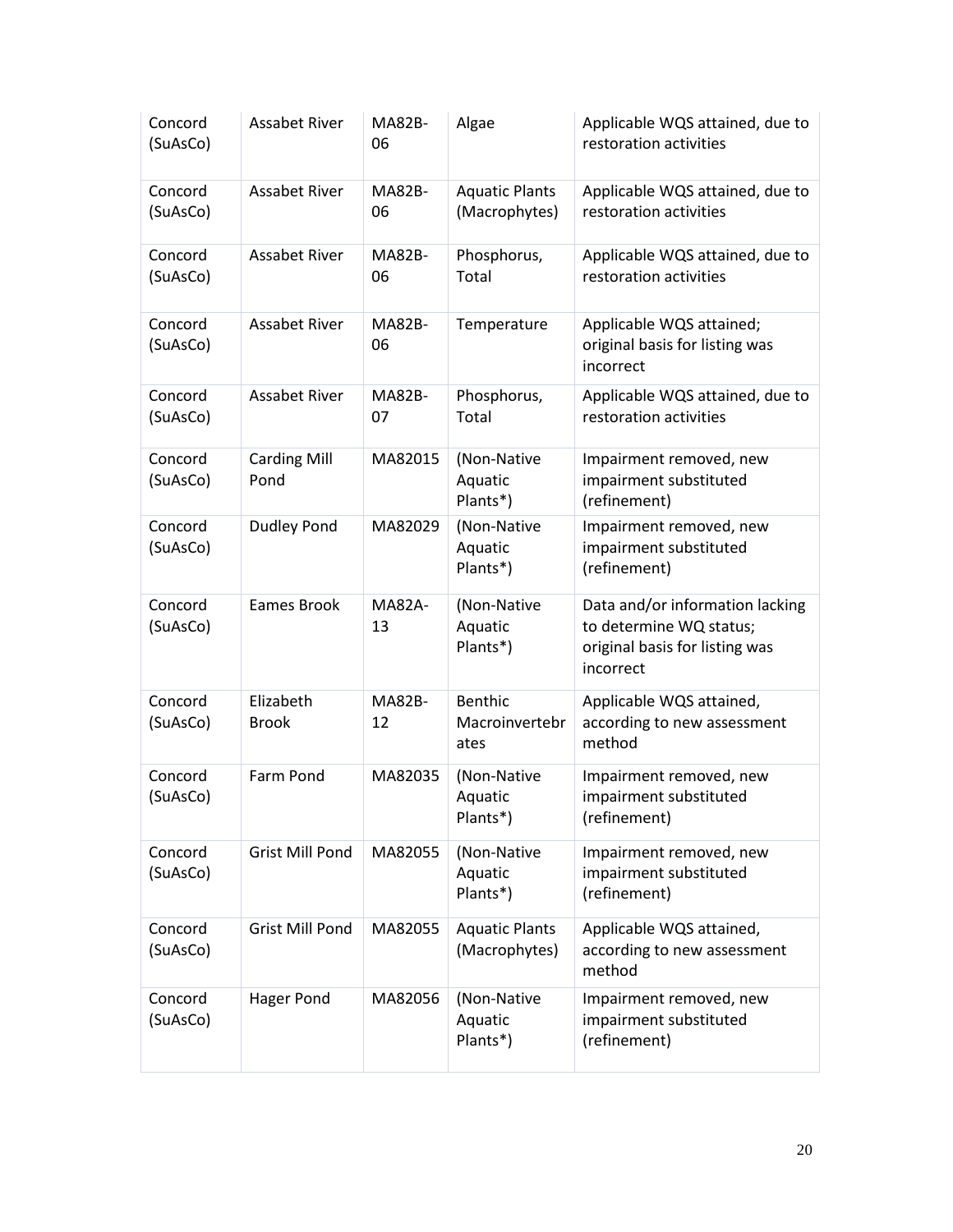| Concord<br>(SuAsCo) | <b>Hager Pond</b>                   | MA82056             | <b>Aquatic Plants</b><br>(Macrophytes) | Applicable WQS attained,<br>according to new assessment<br>method       |
|---------------------|-------------------------------------|---------------------|----------------------------------------|-------------------------------------------------------------------------|
| Concord<br>(SuAsCo) | <b>Heard Pond</b>                   | MA82058             | (Non-Native<br>Aquatic<br>Plants*)     | Impairment removed, new<br>impairment substituted<br>(refinement)       |
| Concord<br>(SuAsCo) | Hop Brook                           | <b>MA82A-</b><br>05 | (Non-Native<br>Aquatic<br>Plants*)     | Impairment removed, new<br>impairment substituted<br>(refinement)       |
| Concord<br>(SuAsCo) | Hop Brook                           | <b>MA82A-</b><br>05 | <b>Aquatic Plants</b><br>(Macrophytes) | Applicable WQS attained,<br>according to new assessment<br>method       |
| Concord<br>(SuAsCo) | Nashoba<br><b>Brook</b>             | <b>MA82B-</b><br>14 | Fish<br>Bioassessments                 | Applicable WQS attained,<br>according to new assessment<br>method       |
| Concord<br>(SuAsCo) | <b>Nutting Lake</b>                 | MA82088             | (Non-Native<br>Aquatic<br>Plants*)     | Impairment removed, new<br>impairment substituted<br>(refinement)       |
| Concord<br>(SuAsCo) | <b>River Meadow</b><br><b>Brook</b> | <b>MA82A-</b><br>10 | (Non-Native<br>Aquatic<br>Plants*)     | Impairment removed, new<br>impairment substituted<br>(refinement)       |
| Concord<br>(SuAsCo) | <b>Sudbury River</b>                | <b>MA82A-</b><br>04 | (Non-Native<br>Aquatic<br>Plants*)     | Impairment removed, new<br>impairment substituted<br>(refinement)       |
| Concord<br>(SuAsCo) | Waushakum<br>Pond                   | MA82112             | <b>Aquatic Plants</b><br>(Macrophytes) | Applicable WQS attained;<br>original basis for listing was<br>incorrect |
| Connecticut         | <b>Barton Cove</b>                  | MA34122             | (Non-Native<br>Aquatic<br>Plants*)     | Impairment removed, new<br>impairment substituted<br>(refinement)       |
| Connecticut         | Forge Pond                          | MA34024             | (Non-Native<br>Aquatic<br>Plants*)     | Impairment removed, new<br>impairment substituted<br>(refinement)       |
| Connecticut         | Lampson<br><b>Brook</b>             | MA34-06             | <b>Dissolved</b><br>Oxygen             | Applicable WQS attained, due to<br>restoration activities               |
| Connecticut         | Log Pond Cove                       | MA34124             | (Non-Native<br>Aquatic<br>Plants*)     | Impairment removed, new<br>impairment substituted<br>(refinement)       |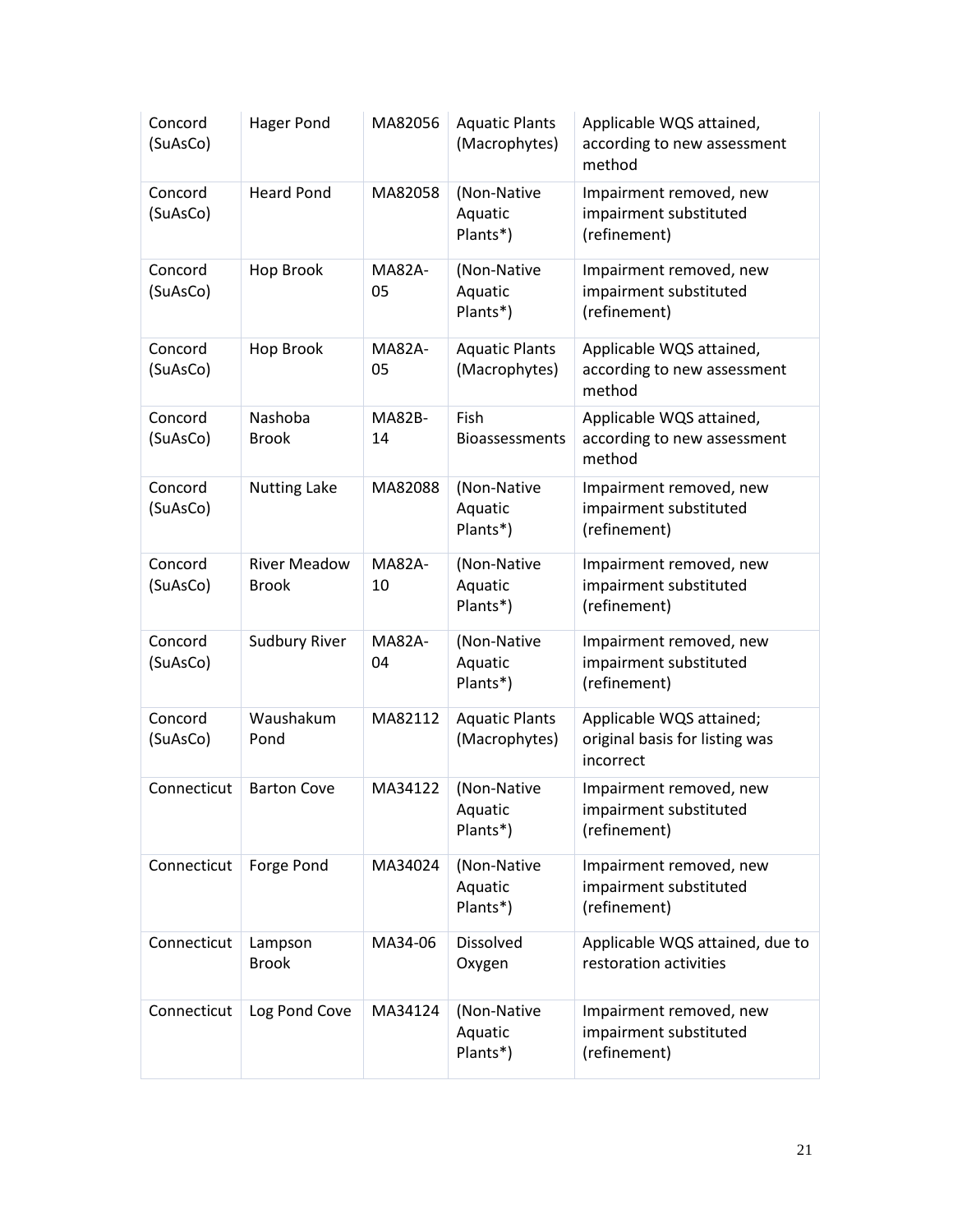| Connecticut | Nashawannuck<br>Pond               | MA34057 | (Non-Native<br>Aquatic<br>Plants*)                 | Impairment removed, new<br>impairment substituted<br>(refinement)                                         |
|-------------|------------------------------------|---------|----------------------------------------------------|-----------------------------------------------------------------------------------------------------------|
| Connecticut | Oxbow                              | MA34066 | (Non-Native<br>Aquatic<br>Plants*)                 | Impairment removed, new<br>impairment substituted<br>(refinement)                                         |
| Connecticut | Porter Lake                        | MA34073 | (Non-Native<br>Aquatic<br>Plants*)                 | Impairment removed, new<br>impairment substituted<br>(refinement)                                         |
| Connecticut | Porter Lake<br>West                | MA34072 | (Non-Native<br>Aquatic<br>Plants*)                 | Data and/or information lacking<br>to determine WQ status;<br>original basis for listing was<br>incorrect |
| Connecticut | <b>Stony Brook</b>                 | MA34-19 | (Non-Native<br>Aquatic<br>Plants*)                 | Impairment removed, new<br>impairment substituted<br>(refinement)                                         |
| Connecticut | <b>Wilton Brook</b>                | MA34-15 | (Non-Native<br>Aquatic<br>Plants*)                 | Impairment removed, new<br>impairment substituted<br>(refinement)                                         |
| Housatonic  | Housatonic<br>River                | MA21-04 | (Non-Native<br>Aquatic<br>Plants*)                 | Impairment removed, new<br>impairment substituted<br>(refinement)                                         |
| Housatonic  | Housatonic<br>River                | MA21-19 | Polychlorinated<br>Biphenyls<br>(PCBs)             | Impairment removed, new<br>impairment substituted<br>(refinement)                                         |
| Housatonic  | Lake Garfield                      | MA21040 | (Non-Native<br>Aquatic<br>Plants*)                 | Impairment removed, new<br>impairment substituted<br>(refinement)                                         |
| Housatonic  | Laurel Lake                        | MA21057 | (Non-Native<br>Aquatic<br>Plants*)                 | Impairment removed, new<br>impairment substituted<br>(refinement)                                         |
| Housatonic  | West Branch<br>Housatonic<br>River | MA21-18 | Combined<br>Biota/Habitat<br><b>Bioassessments</b> | Applicable WQS attained;<br>reason for recovery unspecified                                               |
| Housatonic  | West Branch<br>Housatonic<br>River | MA21-18 | Polychlorinated<br><b>Biphenyls</b><br>(PCBs)      | Impairment removed, new<br>impairment substituted<br>(refinement)                                         |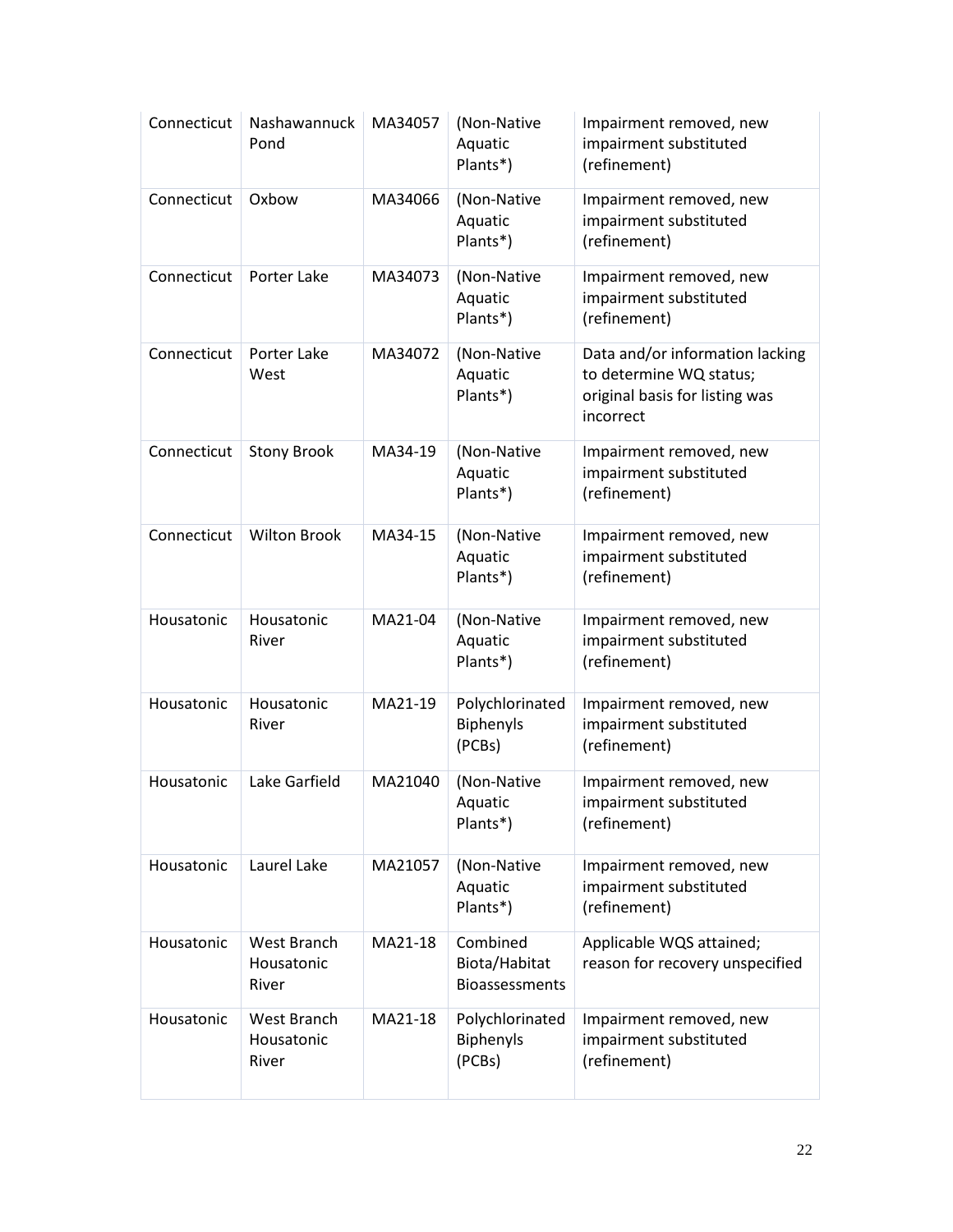| Merrimack                    | Deep Brook                | <b>MA84A-</b><br>21 | Fish<br>Bioassessments                                  | Impairment removed, new<br>impairment substituted<br>(refinement)       |
|------------------------------|---------------------------|---------------------|---------------------------------------------------------|-------------------------------------------------------------------------|
| Merrimack                    | Long Pond                 | MA84032             | (Non-Native<br>Aquatic<br>Plants*)                      | Impairment removed, new<br>impairment substituted<br>(refinement)       |
| Mount<br>Hope Bay<br>(Shore) | Mount Hope<br>Bay         | MA61-06             | Temperature                                             | Applicable WQS attained, due to<br>restoration activities               |
| Mount<br>Hope Bay<br>(Shore) | Mount Hope<br>Bay         | MA61-07             | Temperature                                             | Applicable WQS attained, due to<br>restoration activities               |
| Nashua                       | Malagasco<br><b>Brook</b> | MA81-29             | Nutrient/Eutro<br>phication<br>Biological<br>Indicators | Applicable WQS attained; based<br>on new data                           |
| Nashua                       | Nashua River              | MA81-07             | Phosphorus,<br>Total                                    | Applicable WQS attained;<br>original basis for listing was<br>incorrect |
| Nashua                       | Nashua River              | MA81-09             | Phosphorus,<br>Total                                    | Applicable WQS attained; based<br>on new data                           |
| North<br>Coastal             | Lake<br>Quannapowitt      | MA93060             | (Non-Native<br>Aquatic<br>Plants*)                      | Impairment removed, new<br>impairment substituted<br>(refinement)       |
| <b>North</b><br>Coastal      | Mill River                | MA93-31             | Total<br>Suspended<br>Solids (TSS)                      | Applicable WQS attained;<br>original basis for listing was<br>incorrect |
| North<br>Coastal             | Saugus River              | MA93-34             | Nitrogen, Total                                         | Applicable WQS attained;<br>original basis for listing was<br>incorrect |
| Parker                       | <b>Baldpate Pond</b>      | MA91001             | (Non-Native<br>Aquatic<br>Plants*)                      | Impairment removed, new<br>impairment substituted<br>(refinement)       |
| Parker                       | Mill River                | MA91-08             | (Non-Native<br>Aquatic<br>Plants*)                      | Impairment removed, new<br>impairment substituted<br>(refinement)       |
| Parker                       | Mill River                | MA91-08             | Benthic<br>Macroinvertebr<br>ates                       | Applicable WQS attained;<br>original basis for listing was<br>incorrect |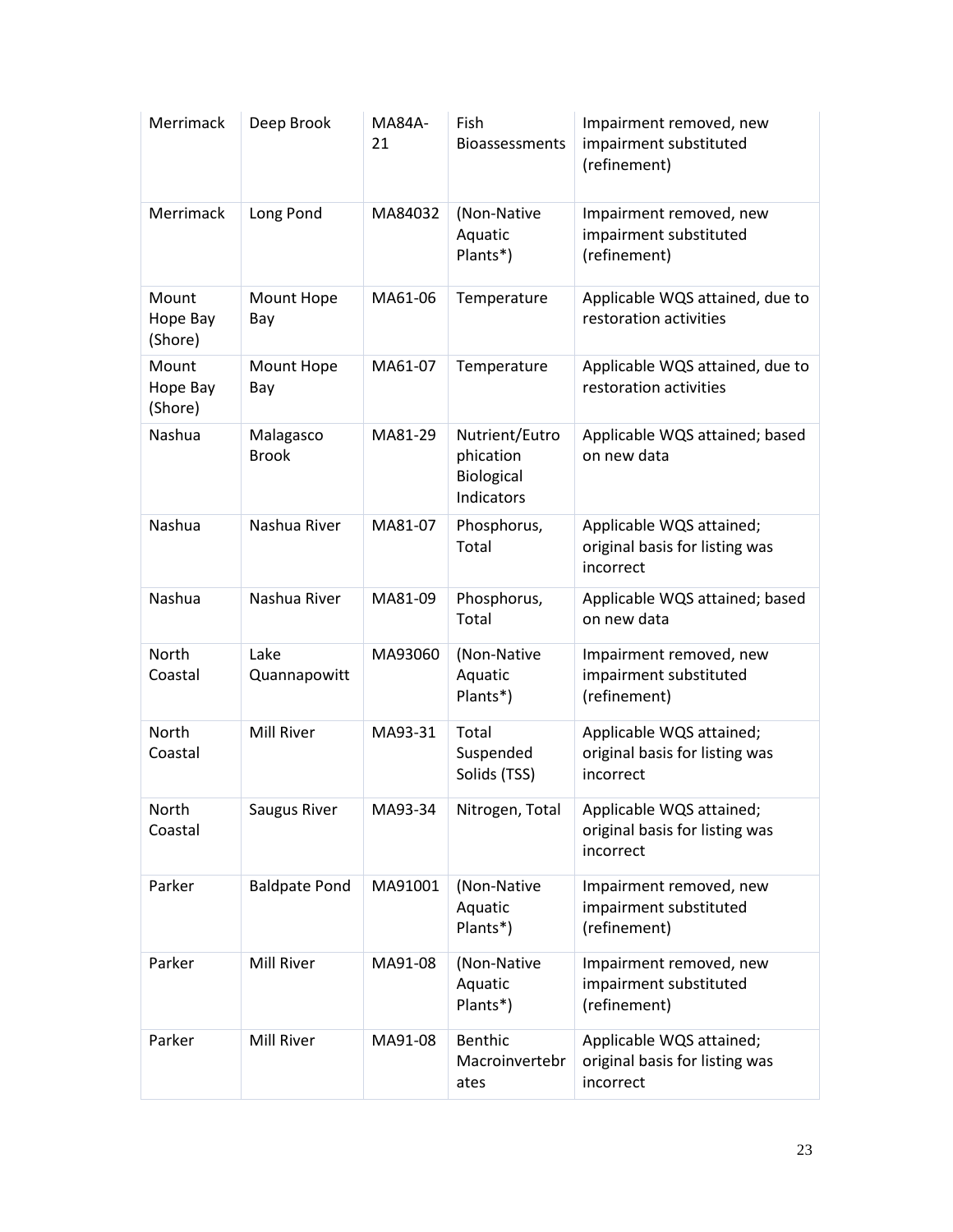| Parker           | Pentucket<br>Pond           | MA91010 | (Non-Native<br>Aquatic<br>Plants*)                      | Impairment removed, new<br>impairment substituted<br>(refinement)       |
|------------------|-----------------------------|---------|---------------------------------------------------------|-------------------------------------------------------------------------|
| South<br>Coastal | Aaron River                 | MA94-28 | (Fish Passage<br>Barrier*)                              | Applicable WQS attained, due to<br>restoration activities               |
| South<br>Coastal | <b>Bound Brook</b>          | MA94-18 | (Fish Passage<br>Barrier*)                              | Applicable WQS attained, due to<br>restoration activities               |
| South<br>Coastal | Drinkwater<br>River         | MA94-21 | (Non-Native<br>Aquatic<br>Plants*)                      | Impairment removed, new<br>impairment substituted<br>(refinement)       |
| South<br>Coastal | Drinkwater<br>River         | MA94-21 | Dissolved<br>Oxygen                                     | Applicable WQS attained;<br>original basis for listing was<br>incorrect |
| South<br>Coastal | French Stream               | MA94-03 | Whole Effluent<br>Toxicity (WET)                        | Applicable WQS attained;<br>reason for recovery unspecified             |
| South<br>Coastal | <b>Indian Head</b><br>River | MA94-04 | Dissolved<br>Oxygen                                     | Applicable WQS attained;<br>original basis for listing was<br>incorrect |
| South<br>Coastal | <b>Indian Head</b><br>River | MA94-04 | Phosphorus,<br>Total                                    | Applicable WQS attained;<br>original basis for listing was<br>incorrect |
| South<br>Coastal | Lily Pond                   | MA94179 | (Fish Passage<br>Barrier*)                              | Applicable WQS attained, due to<br>restoration activities               |
| South<br>Coastal | Oldham Pond                 | MA94114 | (Non-Native<br>Aquatic<br>Plants*)                      | Impairment removed, new<br>impairment substituted<br>(refinement)       |
| South<br>Coastal | Plymouth<br>Harbor          | MA94-16 | Nutrient/Eutro<br>phication<br>Biological<br>Indicators | Impairment removed, new<br>impairment substituted<br>(refinement)       |
| South<br>Coastal | Russell<br>Millpond         | MA94132 | (Fish Passage<br>Barrier*)                              | Applicable WQS attained, due to<br>restoration activities               |
| South<br>Coastal | Wampatuck<br>Pond           | MA94168 | (Non-Native<br>Aquatic<br>Plants*)                      | Impairment removed, new<br>impairment substituted<br>(refinement)       |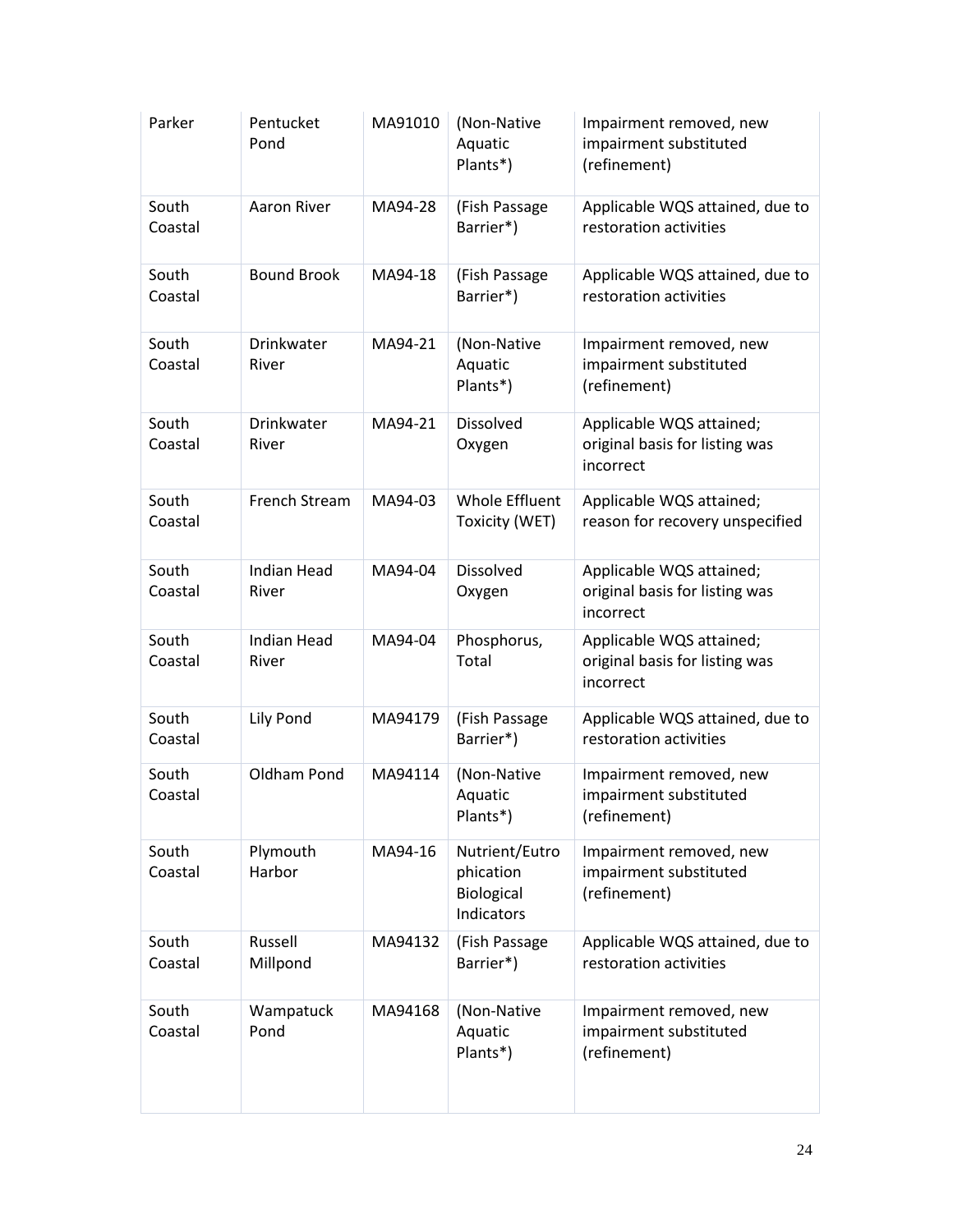| Taunton | <b>Big Bearhole</b><br>Pond              | MA62011 | (Non-Native<br>Aquatic<br>Plants*)                 | Impairment removed, new<br>impairment substituted<br>(refinement)       |
|---------|------------------------------------------|---------|----------------------------------------------------|-------------------------------------------------------------------------|
| Taunton | <b>Island Grove</b><br>Pond              | MA62094 | (Non-Native<br>Aquatic<br>Plants*)                 | Impairment removed, new<br>impairment substituted<br>(refinement)       |
| Taunton | Monponsett<br>Pond, West<br><b>Basin</b> | MA62119 | (Non-Native<br>Aquatic<br>Plants*)                 | Impairment removed, new<br>impairment substituted<br>(refinement)       |
| Taunton | <b>Rumford River</b>                     | MA62-63 | (Physical<br>substrate<br>habitat<br>alterations*) | Applicable WQS attained;<br>reason for recovery unspecified             |
| Taunton | <b>Rumford River</b>                     | MA62-63 | Sedimentation/<br>Siltation                        | Applicable WQS attained;<br>reason for recovery unspecified             |
| Taunton | <b>Stetson Pond</b>                      | MA62182 | (Non-Native<br>Aquatic<br>Plants*)                 | Impairment removed, new<br>impairment substituted<br>(refinement)       |
| Taunton | <b>Wading River</b>                      | MA62-47 | <b>Dissolved</b><br>Oxygen                         | Applicable WQS attained;<br>original basis for listing was<br>incorrect |
| Taunton | <b>Watson Pond</b>                       | MA62205 | (Non-Native<br>Aquatic<br>Plants*)                 | Impairment removed, new<br>impairment substituted<br>(refinement)       |
| Taunton | <b>Woods Pond</b>                        | MA62220 | (Non-Native<br>Aquatic<br>Plants*)                 | Impairment removed, new<br>impairment substituted<br>(refinement)       |

#### **Waters which are not listed on Massachusetts 2018-2020 section 303(d) List**

The following section provides a summary of MassDEP's rationale supporting decisions not to include certain newly identified waters and certain previously listed waters on the Commonwealth's 2018-2020 303(d) list. In watershed-specific Appendices 6-24 of the IR the Commonwealth has demonstrated, to EPA's satisfaction, good cause for not listing the following waters, as provided in 40 CFR  $\S 130.7(b)(6)(iv)$ .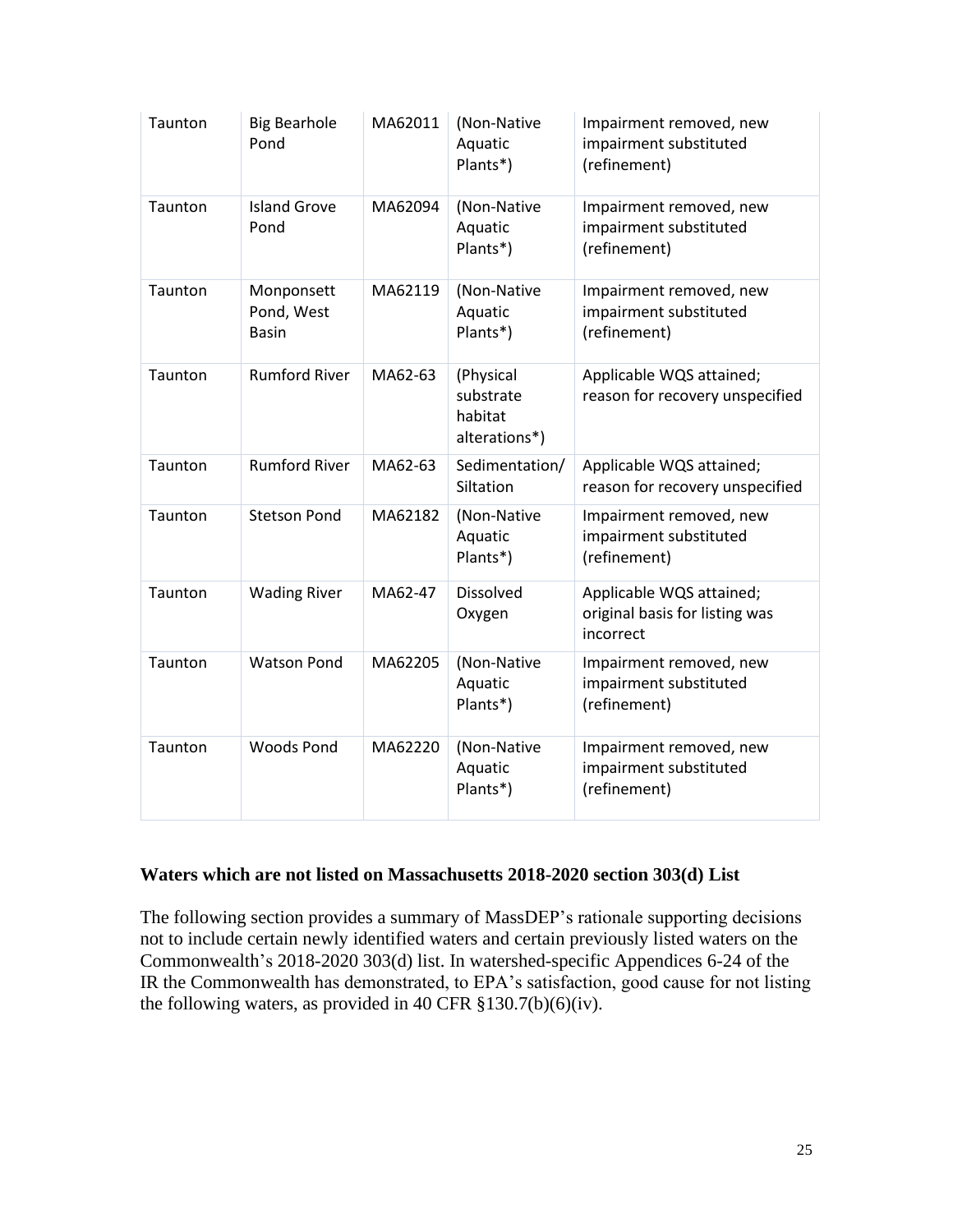| Watershed         | Waterbody                                           | AU_ID         | Impairment                 | Impairment<br><b>Change</b><br><b>Summary</b> | <b>Explanation</b>                                                      |
|-------------------|-----------------------------------------------------|---------------|----------------------------|-----------------------------------------------|-------------------------------------------------------------------------|
| Chicopee          | East<br><b>Branch</b><br>Ware River                 | MA36-<br>01   | Dissolved Oxygen           | Removed                                       | Applicable WQS attained;<br>reason for recovery<br>unspecified          |
| Chicopee          | Ware River                                          | MA36-<br>27   | Dissolved Oxygen           | Removed                                       | Applicable WQS attained;<br>based on new data                           |
| Chicopee          | Ware River                                          | MA36-<br>27   | Temperature                | Removed                                       | Applicable WQS attained;<br>original basis for listing was<br>incorrect |
| <b>Housatonic</b> | East<br><b>Branch</b><br><b>Housatonic</b><br>River | $MA21-$<br>01 | <b>PCBs in Fish Tissue</b> | Removed                                       | Applicable WQS attained;<br>original basis for listing was<br>incorrect |

## *Category 5 (2016) to Category 3 (2018-2020)*

MA62078 was newly defined as an AU in the 2016 cycle when Rumford River AU MA62-39 was split into two river segments (MA62-62 and MA62-63) and one lake segment (Glue Factory Pond, MA 62078). The original listings for MA62-39 were incorrectly carried forward to the new lake segment. Appendix 24 of the IR submission states that no recent data is available to assess this segment.

| Watershed | Waterbody               | AU_ID   | Impairment                                   | <b>Impairment</b><br><b>Change</b><br><b>Summary</b> | <b>Explanation</b>                                                                                                     |
|-----------|-------------------------|---------|----------------------------------------------|------------------------------------------------------|------------------------------------------------------------------------------------------------------------------------|
| Taunton   | Glue<br>Factory<br>Pond | MA62078 | (Physical substrate<br>habitat alterations*) | Removed                                              | Data and/or information<br>lacking to determine WQ<br>status; original basis for<br>listing was incorrect <sup>2</sup> |
| Taunton   | Glue<br>Factory<br>Pond | MA62078 | Benthic<br>Macroinvertebrates                | Removed                                              | Data and/or information<br>lacking to determine WQ<br>status; original basis for<br>listing was incorrect <sup>3</sup> |

<sup>&</sup>lt;sup>2</sup> Administrative error correction to final MassDEP submission: delisting explanation changed which had stated in error that WQS had been attained in this unassessed AU. EPA spoke with MassDEP on February 2<sup>nd</sup>, 2022, which concurred with this correction.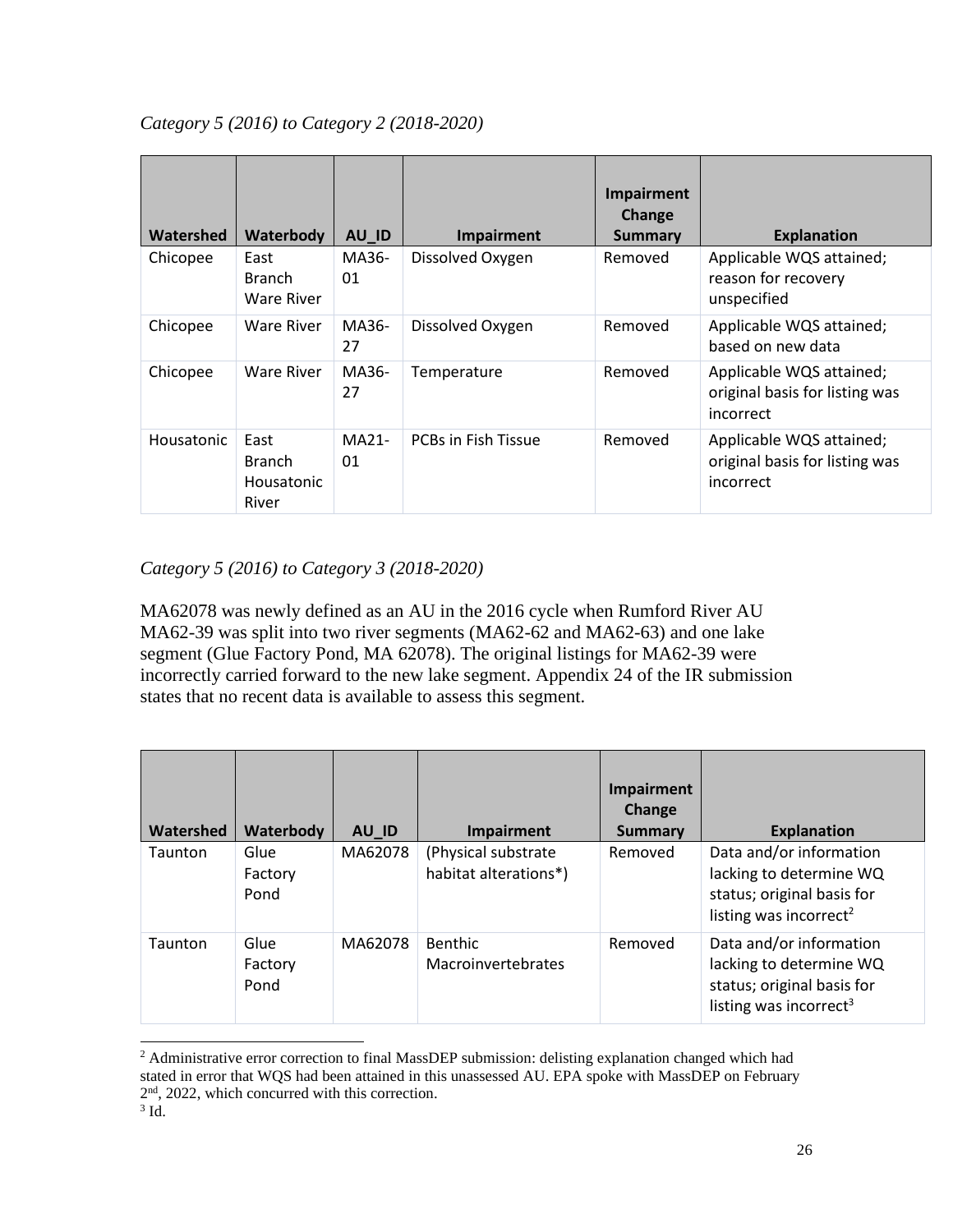| Taunton | Glue<br>Factory<br>Pond | MA62078 | <b>Fish Bioassessments</b> | Removed | Data and/or information<br>lacking to determine WQ<br>status; original basis for<br>listing was incorrect <sup>4</sup> |
|---------|-------------------------|---------|----------------------------|---------|------------------------------------------------------------------------------------------------------------------------|
| Taunton | Glue<br>Factory<br>Pond | MA62078 | Sedimentation/Siltation    | Removed | Data and/or information<br>lacking to determine WQ<br>status; original basis for<br>listing was incorrect <sup>5</sup> |

# *Category 5 (2016) to Category 4-A (2018-2020)*

| Watershed                                | Waterbody            | AU ID   | <b>Impairment</b>                  | Impairment<br>Change<br><b>Summary</b> | <b>Explanation</b>                                                      |
|------------------------------------------|----------------------|---------|------------------------------------|----------------------------------------|-------------------------------------------------------------------------|
| <b>Boston Harbor:</b><br><b>Mystic</b>   | Unnamed<br>Tributary | MA71-13 | Escherichia Coli<br>(E. Coli)      | Changed                                | TMDL approved or<br>established by EPA (4a)                             |
| <b>Boston Harbor:</b><br><b>Mystic</b>   | <b>Winn Brook</b>    | MA71-09 | Escherichia Coli<br>(E. Coli)      | Changed                                | TMDL approved or<br>established by EPA (4a)                             |
| <b>Boston Harbor:</b><br>Weymouth & Weir | <b>Mill River</b>    | MA74-04 | Escherichia Coli<br>(E. Coli)      | Changed                                | TMDL approved or<br>established by EPA (4a)                             |
| <b>Boston Harbor:</b><br>Weymouth & Weir | Mill River           | MA74-04 | <b>Fecal Coliform</b>              | Changed                                | TMDL approved or<br>established by EPA (4a)                             |
| <b>Boston Harbor:</b><br>Weymouth & Weir | Old Swamp<br>River   | MA74-03 | Escherichia Coli<br>(E. Coli)      | Changed                                | TMDL approved or<br>established by EPA (4a)                             |
| <b>Boston Harbor:</b><br>Weymouth & Weir | Old Swamp<br>River   | MA74-03 | <b>Fecal Coliform</b>              | Changed                                | TMDL approved or<br>established by EPA (4a)                             |
| Cape Cod                                 | Barnstable<br>Harbor | MA96-01 | Estuarine<br><b>Bioassessments</b> | Removed                                | Applicable WQS attained;<br>original basis for listing<br>was incorrect |
| Cape Cod                                 | <b>Bass River</b>    | MA96-12 | Estuarine<br><b>Bioassessments</b> | Changed                                | TMDL approved or<br>established by EPA (4a)                             |
| Cape Cod                                 | Swan Pond<br>River   | MA96-14 | Estuarine<br><b>Bioassessments</b> | Changed                                | TMDL approved or<br>established by EPA (4a)                             |
| Cape Cod                                 | Waquoit<br>Bay       | MA96-21 | Dissolved<br>Oxygen                | Changed                                | TMDL approved or<br>established by EPA (4a)                             |

 $^4$  Id.<br> $^5$  Id.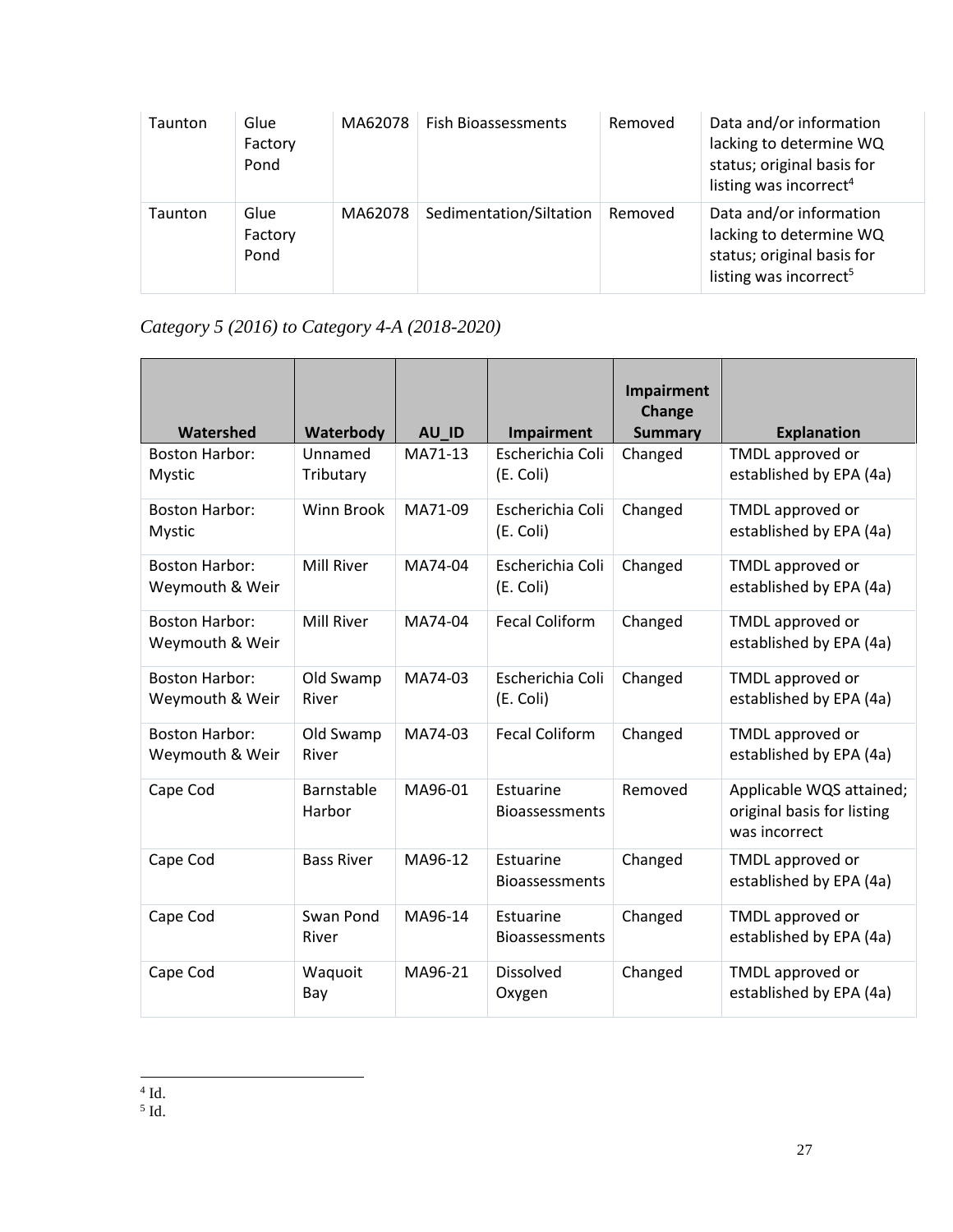| Cape Cod | Waquoit<br>Bay    | MA96-21 | Estuarine<br><b>Bioassessments</b> | Changed | TMDL approved or<br>established by EPA (4a)                       |
|----------|-------------------|---------|------------------------------------|---------|-------------------------------------------------------------------|
| Charles  | <b>Stop River</b> | MA72-10 | Temperature                        | Removed | Applicable WQS attained,<br>according to new<br>assessment method |

### *Category 5 (2016) to Category 4-C (2018-2020)*

During the 2016 reporting cycle the Rumford River AU MA62-39 (retired) was split into two new AUs – MA62-62 and MA62-63. The original listings for the impairments in the old AU came from the July 2001 MassDEP survey as reported on during the 2006 IR reporting cycle. Subsequent surveys indicated good habitat quality supportive of biota in the upper portion of old AU MA62-39, now new AU MA62-62. The below impairments were incorrectly carried forward with the new AU, despite data indicating this portion of AU was not impaired. Impacts to the benthic macroinvertebrate community in the lower portion of old AUMA62-39 are documented appropriately in new AU MA62-63. An impairment for non-native aquatic plants is being retained for MA62-62 due to the presence of non-native aquatic macrophyte *Myriophyllum heterophyllum* in the Vandys Pond impoundment of this Rumford River AU. Due to the pollution-related impairment remaining in this AU, it is being moved to category 4C.

| Watershed | Waterbody            | AU_ID       | Impairment                                      | Impairment<br>Change<br><b>Summary</b> | <b>Explanation</b>                                                         |
|-----------|----------------------|-------------|-------------------------------------------------|----------------------------------------|----------------------------------------------------------------------------|
| Taunton   | <b>Rumford River</b> | MA62-<br>62 | (Physical substrate<br>habitat<br>alterations*) | Removed                                | Applicable WQS<br>attained; original<br>basis for listing was<br>incorrect |
| Taunton   | <b>Rumford River</b> | MA62-<br>62 | Benthic<br><b>Macroinvertebrates</b>            | Removed                                | Applicable WQS<br>attained; original<br>basis for listing was<br>incorrect |
| Taunton   | <b>Rumford River</b> | MA62-<br>62 | <b>Fish</b><br><b>Bioassessments</b>            | Removed                                | Applicable WQS<br>attained; original<br>basis for listing was<br>incorrect |
| Taunton   | <b>Rumford River</b> | MA62-<br>62 | Sedimentation<br>/Siltation                     | Removed                                | Applicable WQS<br>attained; original<br>basis for listing was<br>incorrect |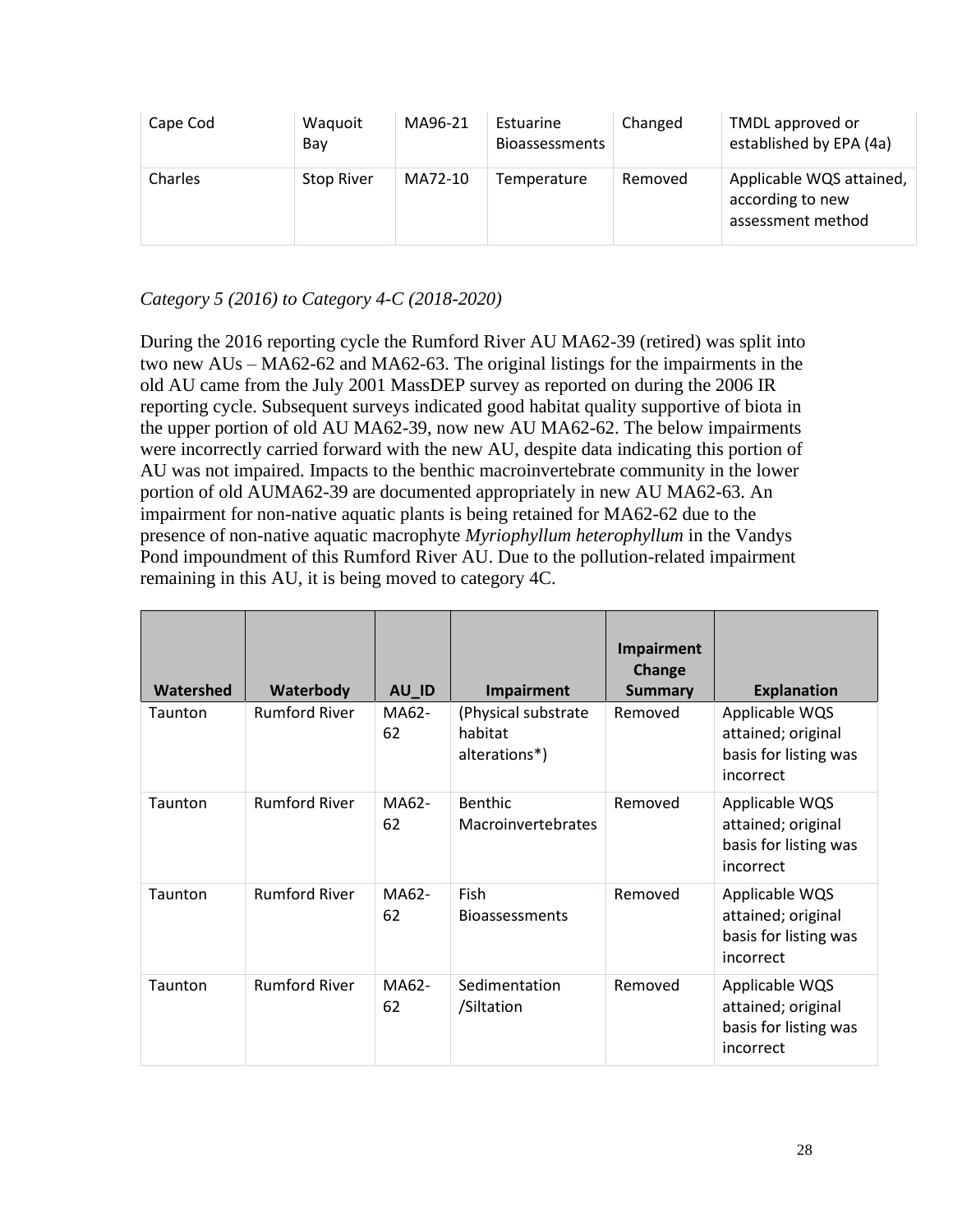EPA approves the Commonwealth's section 303(d) list without the above waterbodies because the removal of the relevant listings results in the recategorization of the abovelisted waters to a category other than 5. This is consistent with EPA's regulations and EPA's Guidance for Assessment, Listing and Reporting Requirements.

#### **Other Changes Noted in MA 2018-2020 IR**

#### *Waterbody Segments in Category 4*

EPA reviews the Category 4 list to ensure that waters are categorized appropriately and do not belong in Category 5. Five waters are being removed from Category 4 and placed in Category 2 or 3 for the 2018-2020 cycle. Data supporting these decisions are provided in the watershed-specific appendices to the Integrated Report.

| Watershed           | Waterbody              | AU_ID   | <b>2016 AU</b><br><b>Category</b> | 2018-20<br><b>AU</b><br><b>Category</b> | <b>Impairment</b>                                         | <b>Impairment</b><br>Change<br><b>Summary</b> | <b>Explanation</b>                                                                                                              |
|---------------------|------------------------|---------|-----------------------------------|-----------------------------------------|-----------------------------------------------------------|-----------------------------------------------|---------------------------------------------------------------------------------------------------------------------------------|
| Concord<br>(SuAsCo) | Meadow<br>Pond         | MA82129 | 4c                                | 3                                       | (Non-Native<br>Aquatic<br>Plants*)                        | Removed                                       | Data and/or<br>information<br>lacking to<br>determine WQ<br>status; original<br>basis for listing<br>was incorrect              |
| Housatonic          | Karner<br><b>Brook</b> | MA21-38 | 4c                                | $\overline{2}$                          | (Dewatering*)                                             | Removed                                       | Applicable WQS<br>attained; original<br>basis for listing<br>was incorrect <sup>6</sup>                                         |
| Housatonic          | Upper<br>Goose<br>Pond | MA21110 | 4c                                | 3                                       | (Eurasian<br>Water Milfoil,<br>Myriophyllum<br>Spicatum*) | Removed                                       | Data and/or<br>information<br>lacking to<br>determine WQ<br>status; original<br>basis for listing<br>was incorrect <sup>7</sup> |

<sup>6</sup> The original Karner Brook AU (MA21-16, retired) was split into two in the 2016 reporting cycle due to a classification difference of waters within the AU (Class A PWS only applies to this upper portion of the brook now MA21-38). The low flow conditions associated with the water withdrawals in the lower AU do not apply to this upper segment but was incorrectly carried forward in the resegmentation. Original submission from MassDEP cited a change in WQS as the delisting explanation, but that was determined to be in error.

 $7$  Administrative error correction to final MassDEP submission: delisting explanation changed which had stated in error that WQS had been attained in this unassessed AU. EPA spoke with MassDEP on February 2<sup>nd</sup>, 2022, which concurred with this correction.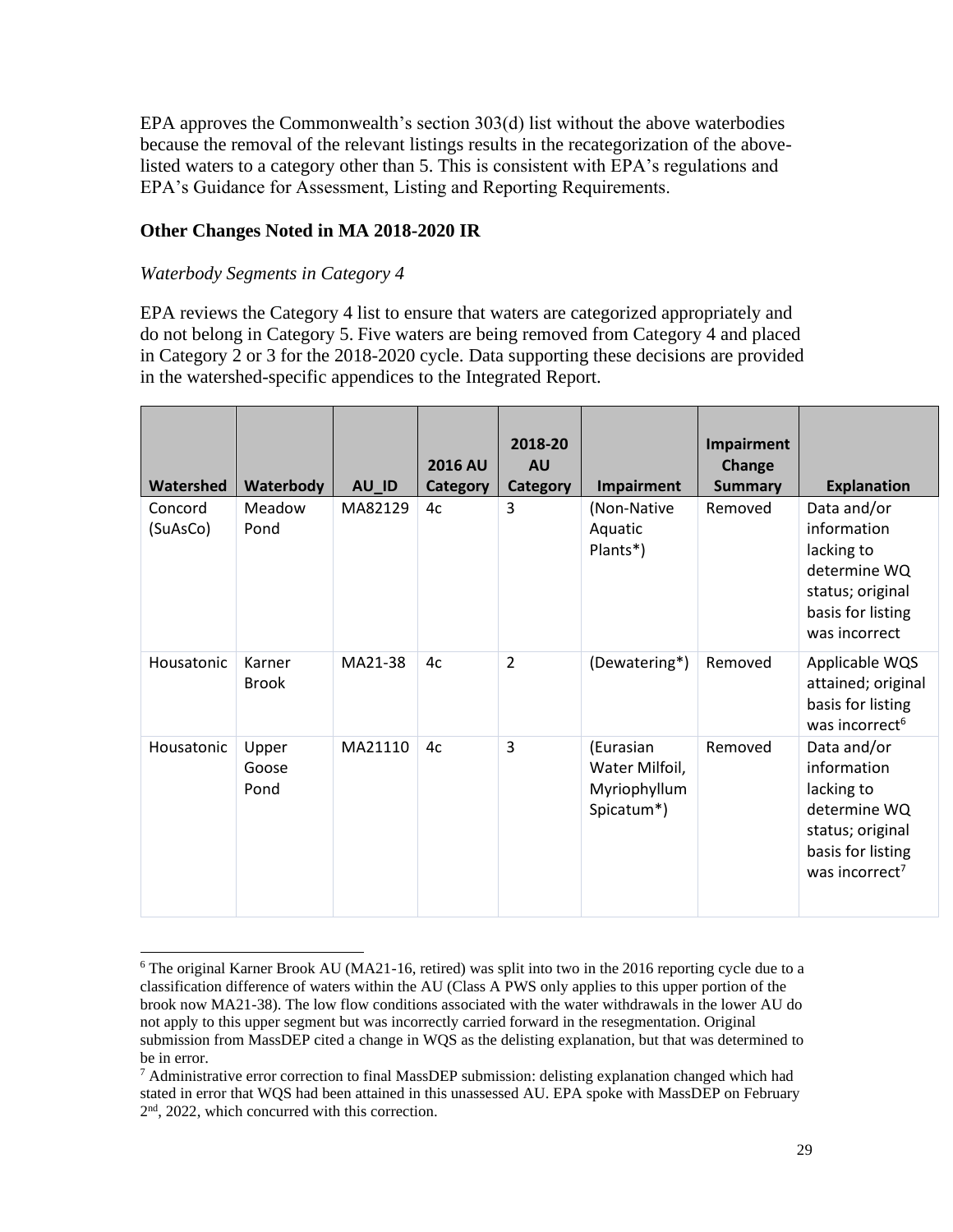| North<br>Coastal | Cedar<br>Pond | MA93013 | 4c | 3              | (Non-Native<br>Aquatic<br>Plants*) | Removed | Data and/or<br>information<br>lacking to<br>determine WQ<br>status; original<br>basis for listing<br>was incorrect <sup>8</sup> |
|------------------|---------------|---------|----|----------------|------------------------------------|---------|---------------------------------------------------------------------------------------------------------------------------------|
| South<br>Coastal | Eel River     | MA94-37 | 4c | $\overline{2}$ | (Fish Passage<br>Barrier*)         | Removed | Applicable WQS<br>attained, due to<br>restoration<br>activities                                                                 |
| South<br>Coastal | Eel River     | MA94-37 | 4c | $\overline{2}$ | (Non-Native<br>Aquatic<br>Plants*) | Removed | Applicable WQS<br>attained; original<br>basis for listing<br>was incorrect                                                      |

*Delisting of historic impairments transferred to new AUs*

| <b>Watershed</b> | Waterbody                  | AU_ID       | 2018-20<br><b>AU</b><br><b>Category</b> | Impairment                         | Impairment<br>Change<br><b>Summary</b> | <b>Explanation</b>                                                                                                                                          |
|------------------|----------------------------|-------------|-----------------------------------------|------------------------------------|----------------------------------------|-------------------------------------------------------------------------------------------------------------------------------------------------------------|
| South<br>Coastal | Beaver Dam<br><b>Brook</b> | MA94-<br>65 | 3                                       | (Non-Native<br>Aquatic<br>Plants*) | Removed                                | Historic impairment<br>from former AU<br>(MA94006)<br>transferred to this AU.<br>Applicable WQS<br>attained, due to<br>restoration activities. <sup>9</sup> |
| Taunton          | Unnamed<br>Tributary       | MA62-<br>70 | 4c                                      | (Non-Native<br>Aquatic<br>Plants*) | Removed                                | Historic impairment<br>from former AU<br>(MA62097)<br>transferred to this AU.<br>Impairment removed,<br>new impairment<br>substituted<br>(refinement).      |

8 Id.

<sup>&</sup>lt;sup>9</sup> Former AU MA94006 was impaired for non-native aquatic plants; this historical impairment was transferred to new AU MA94-65 (Beaver Dam Brook) after the Beaver Dam Pond dam was removed and the restoration of Beaver Dam Brook was undertaken during the Tidmarsh Farms Restoration Project in 2016. Most recent surveys indicate there was no documented occurrence of *Cabomba caroliniana* at the restoration site, so this impairment is being removed. However, the AU will remain in category 3 as the brook is in a recovery phase and therefore was not assessed in the 2018-2020 cycle.